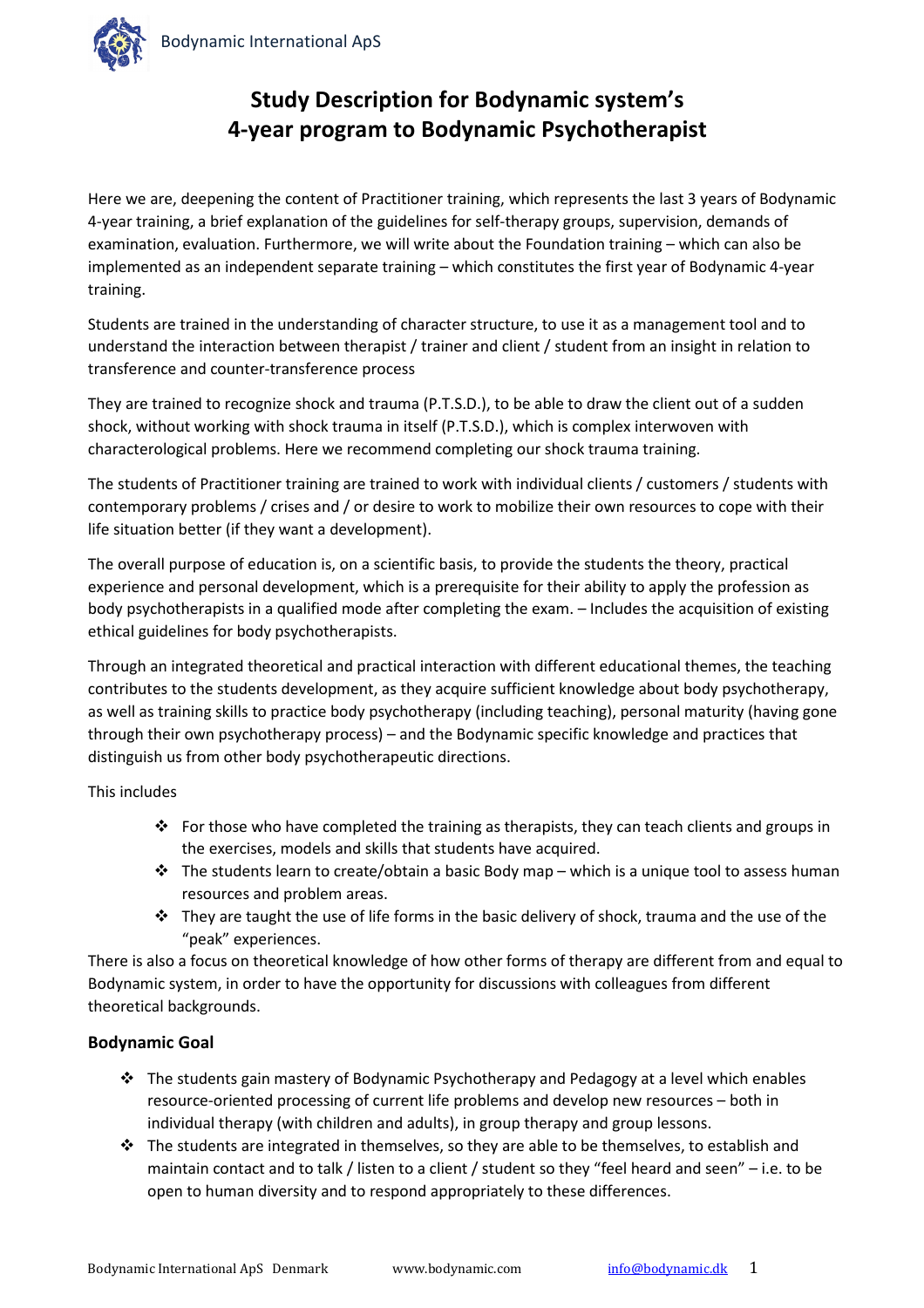

While this is a more intellectual way of looking at theory, students must also be able to translate theory into a bodily sensation, experience and impulse, both through their own body and by letting the clients / learners consciously make their own bodily sensations, movements or experiences.

As therapists, students must also learn to touch the client physically, when appropriate, and that this contact must be done in a relevant way for the agreed theme – like the verbal "touch" should be in an appropriate manner.

Furthermore, there are trainings to help give students a common basis for continuing to acquire 'new knowledge' with Bodynamic system as a starting point

#### **Interest Group:**

The target group, our trained students, address to, are people from all walks of life who have one or more problems that affect their quality of life, so much that they want to do something to change.

Problems can stem from their upbringing, from their present situation; they may be present in the work context, social context, or in private contexts. If our students also have a psychiatric background, it can also be people who are "admitted". In special cases we can work together with doctors / specialists / experts or refer to other therapists. Finally, we must also evaluate, if what the client wants, lies within our ethical rules.

The students at Practitioner training can work with individual therapy, but need not necessarily do so. You can choose to work only with education / consultation to say, with students in groups. (You can also choose to work with children).

The written assignment, which forms the basis for examination at the end of Practitioner training, can deal with either an individual therapy, or an educational training. Whatever this final task describes must also include descriptions of individuals (individual students) participating in the course.

#### **Admission Criteria:**

Applicants for Practitioner training must meet the following requirements:

- Educational, psychological or health-oriented long or medium higher education for example, psychologist, doctor, teacher, nurse, social worker, ergo-/physiotherapeutic or educator, yoga teachers, life coaching, gestalt or evidence of equivalent level (which will be specifically evaluated).
- Must have at least 3 years of practical application of their education or other relevant experience.
- Must be able to demonstrate some knowledge of psychological and therapeutic theories and principles (e.g. from work, etc., or course certificates for the implementation of relevant courses, etc.)
- A job which allows the applicant continuously to integrate skills from the training course.
- Module 1 must be completed or equivalent education in Bodynamic system must be implemented in other ways
- Age: we have preference for at least 25 years.
- Besides the above formal criteria, we have an application form, where we focus on *Current life situation, personal maturity and economic realism*

Meeting the admission criteria must be documented in the written application.

Applicants are invited for interview candidate with 1-2 of the teachers. Only after this interview, it is determined whether uptake occurs.

#### **Preparation in relation to possible dispensation**

Bodynamic International's education is continuing education. This means that we, like most other psychotherapeutic education require that students have a relevant training first (long or medium higher education of psychological, educational or health character) – see above.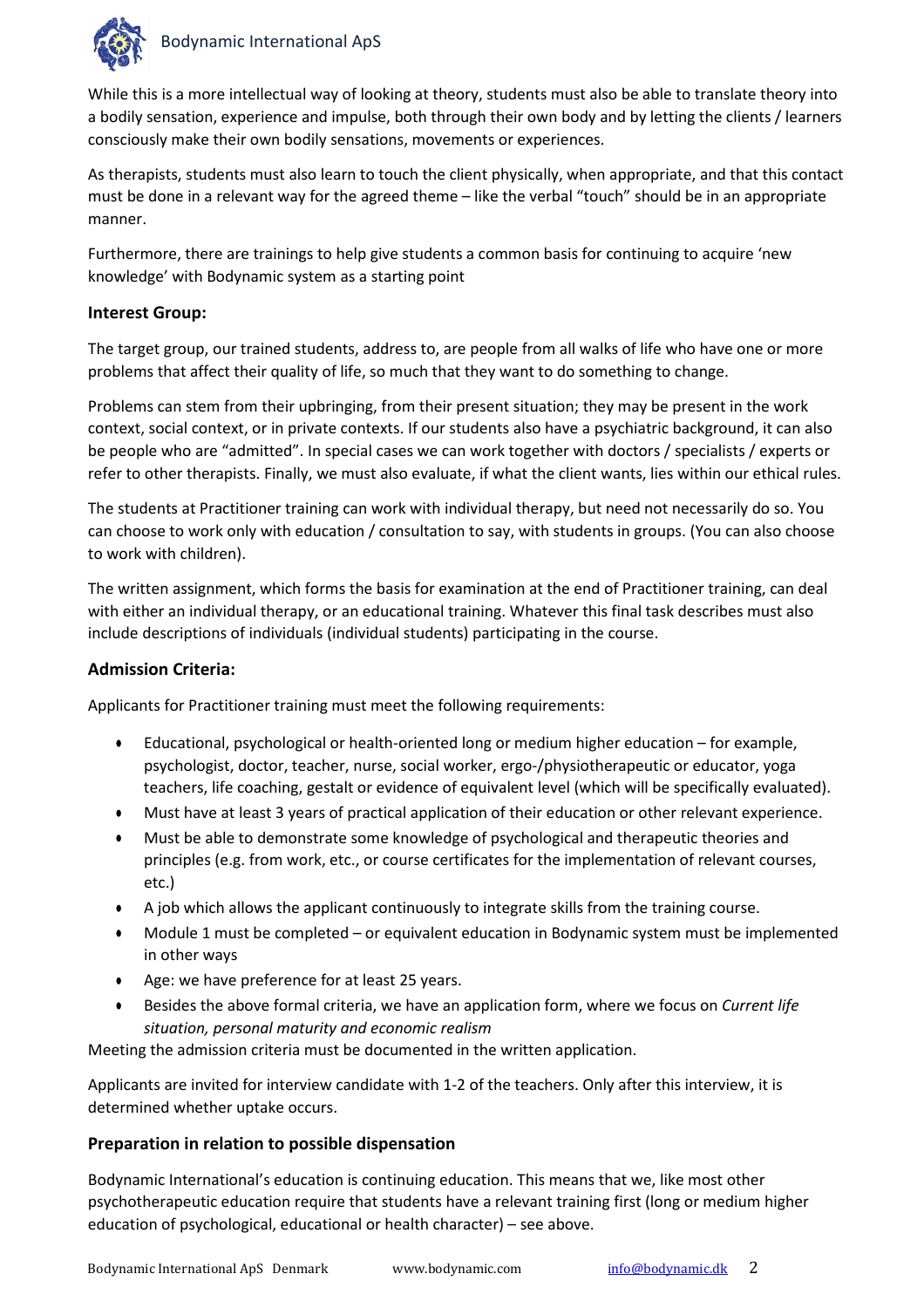

We sometimes make dispensation of this requirement if the applicant through work experience or other activities has a significant experience in working with people.

Spud and Danish Psychotherapy Association have prepared recommendations for interpretation of the exemption rules, which is also our starting point for the conversation to take place.

Applicants may be admitted to an exemption from an overall assessment of the individual's qualifications. Holistic assessment is based on a review of the applicant's qualifications in the following areas:

1) age 2) maturity 3) experience 4) Education 5) other experience.

Exemption is given to candidates based on an assessment of the extent to which the applicant meets the requirements of at least three of the nominated areas.

#### *1: Age*

The applicant is 25 years old when training begins

#### *2: Maturity*

The applicant has, through life experience developed a maturity and knowledge that qualify for inclusion in the study. Based on the dialogue determines the educational institution the applicant has a mature reflection about their own life experience.

#### *3: Work Experience*

Working with other people in at least 5 years within the management, including Human Resource, a consultancy, registered alternative practitioner or treatment.

#### *4: Education*

Applicant has a long or medium education and can demonstrate some knowledge of relevant psychological and therapeutic theories.

This documentation is achieved for example through earlier therapeutic courses, introductory courses on education instead of a minimum of 3 days duration, courses at university or college, adult educational foundation course, or courses of University Extension School, H.F. in psychology.

#### *5: Other experience:*

For example, residence or stay abroad of longer duration, work as a foster family, voluntary work, ordinary folk high school, private therapy and / or supervision in work settings of reasonable accommodation.

Spud and Danish Psychotherapist Association's starting point was that as many as possible should go into an education without having to disqualify the level of training / content – and they recommended that future inclusion of other who do not meet the formal requirements for admission, corresponding to max 20% of students on each team. This% figure we strive to meet.

If the above is fulfilled, the final student could apply to become an individual member of a local Psychotherapy association. The Association will determine whether the sovereign will recognize the exemption Bodynamic International has given – while they have a greater requirement for therapy / supervision and practice experience. Membership gives professional protection through an ethics committee.

The requirement for admission criteria as the foundation to become a body psychotherapist has been exacerbated in recent years as part of the politic struggle to obtain recognition of psychotherapy as a profession – apart from psychology and psychiatry. This struggle has so far led to programs that wish, can get quality assessed their training by the evaluator Reflector – based on the criteria developed by 3 ministries. Bodynamic has obtained all the criteria by the evaluator Reflector, developed by 3 ministries in Denmark.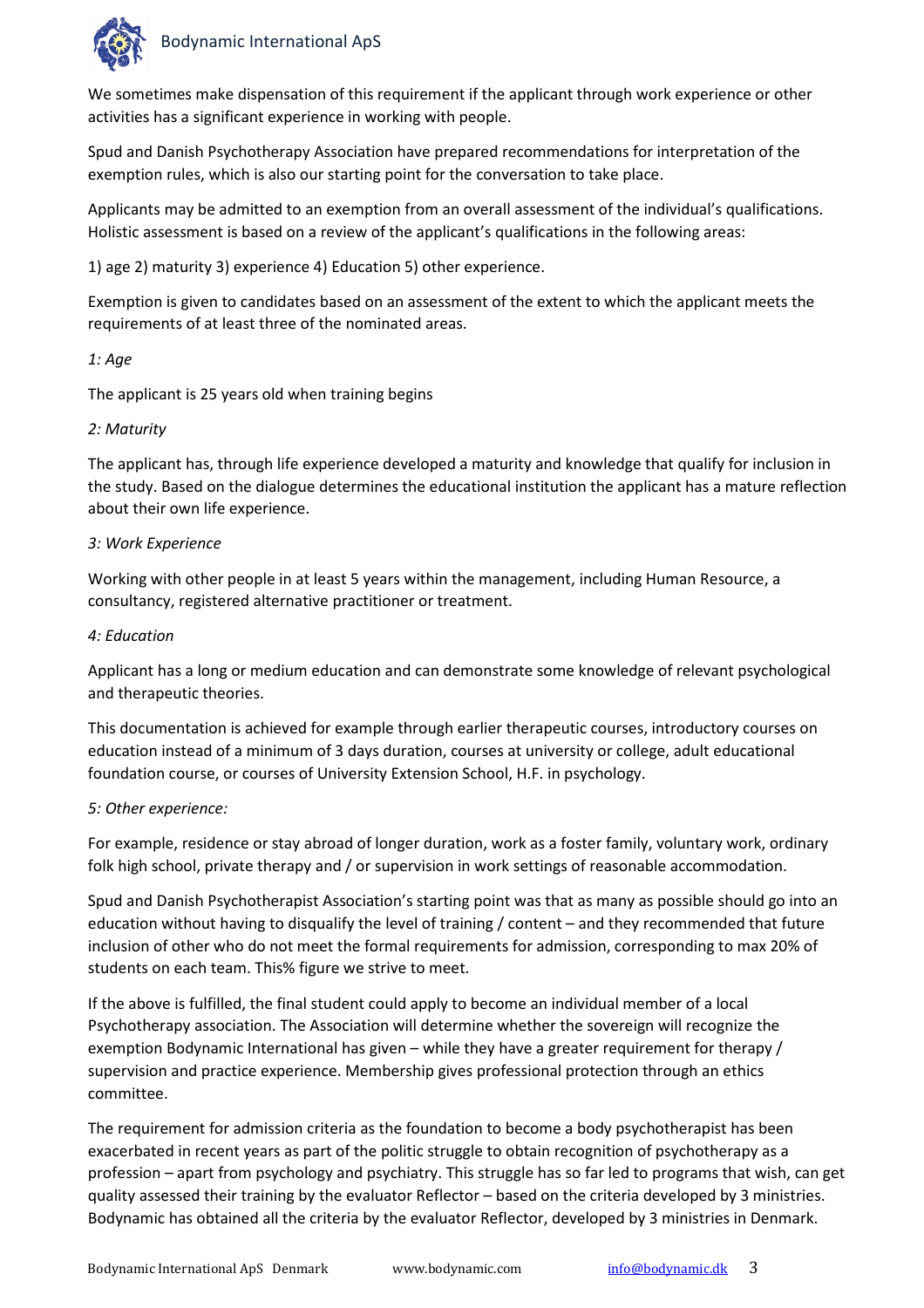

#### **Bodynamic discipline / subject area designation**

Items 8.1 to 8.11 and 9.1 to 9.7 whereas the items required by the evaluation criteria

#### **1. Therapeutic theories**

- Philosophy
- View of Human Nature
- Pedagogy, and psychotherapy
- 8.1 Bodynamic history and development in social context
- 8.2 History of Psychotherapy
- 8.5 Understanding the theory's implications for concepts of health / illness
- 8.6 Theory of Bodynamic goals, opportunities, limitations
- 8.7 Theory of psychotherapy processes
- 8.9 Theory of Bodynamic psychotherapeutic treatment understanding
- 8.10 Psychopathology
- 8.11 Methodology and empirical data from psychotherapy research and evidence-based rescue psychotherapy methods etc..
- 9.2 Application areas
- **2. 8.4 Theory of development and personality formation**
	- Cognitive development, intelligence,
	- Some of the key elements in Bodynamic SYSTEM
		- o Mutual connection and Dignity
		- o Life-mode analysis and life history
		- o Bodynamic Character Structure, including body reading
		- o Ego Functions
		- o Ego Aspects
		- o Resources and Resource Building
		- o Crises and Shock Trauma (PTSD)
		- o Peak experience
		- o Consciousness Model
		- o Feelings (Insticts,Emotions, Sentiments)
		- o Animal Psychology

#### **3. Team building and group formation**

- Theory including F8 theory, and the Human Element
- Practices include f8 practice and the Human Element
- Group Process

#### **4. Psychomotoric Anatomy**

- Movement Anatomy linked with Bodynamic knowledge of muscles psychological association, Hands-On
- 9.3 Methods of examination, Body Reading and BodyMap (Life History) Crises

#### **5. Kinesthetic learning/ developmental psychology**

- EGO-function (development paths) formation through age stages
- The brain's way of forming codes ability to learn codes and unconscious awareness and change them
- Resources and resource building
- Character Structure and defensive patterns Imitation / mirroring
- The life history read in the body, body life history (eg, character structure)

#### **6. Communication Theory and Methodology**

- 8.3 Bodynamic communication model "Bodyknot"
- Bodynamic Active Sensing and Conflict Resolution
- Rogers Active Listening, Gestalt Therapy, the second theory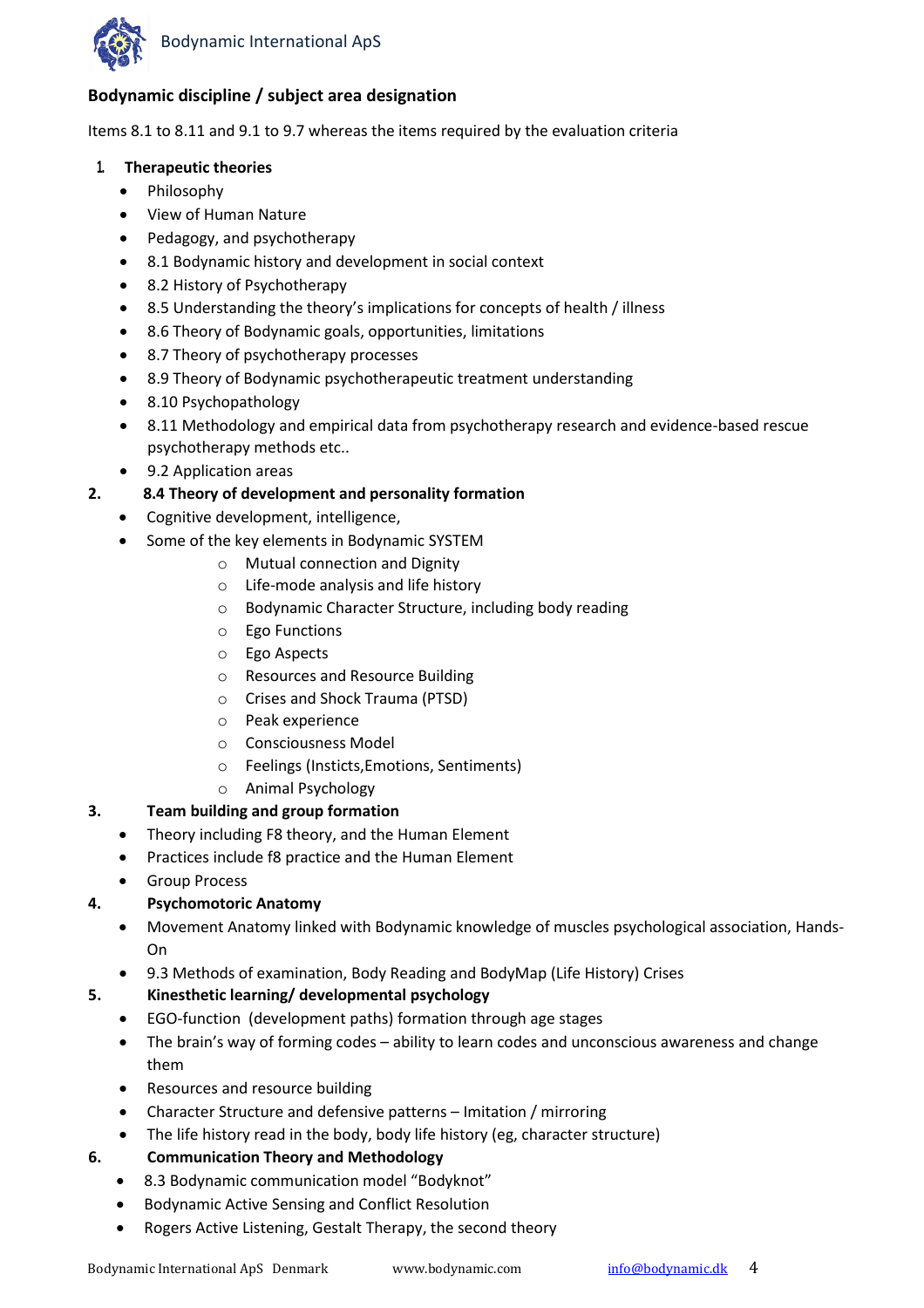

- Contact, Body Reading, character structure interaction
- Pedagogical theories of communication
- Bodynamic touch different ways ("hands-on")
- How other theories look at the touch compared to communication
- Bodynamic character theory and mirroring / imitation</li>
- **7. Theory and Methods in the Therapy Process (therapy training)**
	- 8.8 Relationships in psychotherapy (include transference and counter transference)
	- 9.1 Relevant treatments and techniques in Bodynamic
	- 9.4 Indication and Counter indication
	- 9.5 Prognosis
	- From contract to completion
	- Bodynamic 5 Therapy Levels
	- Bodynamic Interview
	- Therapeutic space
	- Bodynamic theories of touch, and others' theories
	- BodyMapping, Hypo-and hyper muscles
	- Body Reading, body language and physical contact forms

#### **8. Ethics**

- 9.7 Ethical Rules See Psychotherapy Association's rules and regulations.
- Touch Shapes (Ethics and value concepts in treatment and in peer relationship)
- 9.4 Indications and counter indications for contact
- 9.6 Evaluation and Reporting
- Contracts
- **9. Therapy/ self-reflection**
	- Therapy Training courses during the training
	- Evaluation
	- Group Process days

#### **10. Supervision**

## **Goal and context of the individual subjects / subject area**

#### **1st. Therapeutic Theories**

Students must be familiar with the therapeutic theories that belong to this profession, have gained a basic Mental Understanding psychotherapy (8.7) as such and the Bodynamic system of the view of human nature and way of working with psychotherapy in particular, so they can describe and partially explain this.

Students must understand that there are different ways to work with body psychotherapy, have knowledge and be able to specify different concepts from different theories, so they can use, describe and explain Bodynamic system options and see the limitations that may be (8.6 – 8.9 to 9.2). Over the course of the study time the demand will increase the requirements for understanding Bodynamic system, concepts so that those in the final exam can be part of the necessary analytical work.

The students must have knowledge of The Philosophy behind Bodynamic system, and to points 8.1-8.2-8.5- 8.10-8.11. Finally, the relationship between the pedagogic and therapy is so important that the students should be able to describe it and use in interaction.

#### **2nd. Development and Personality Formation**

The students acquire a broad understanding of how humans develop from embryonic state and into adulthood, and later on 3age (old). Therefore it is important to us that the students not only read theories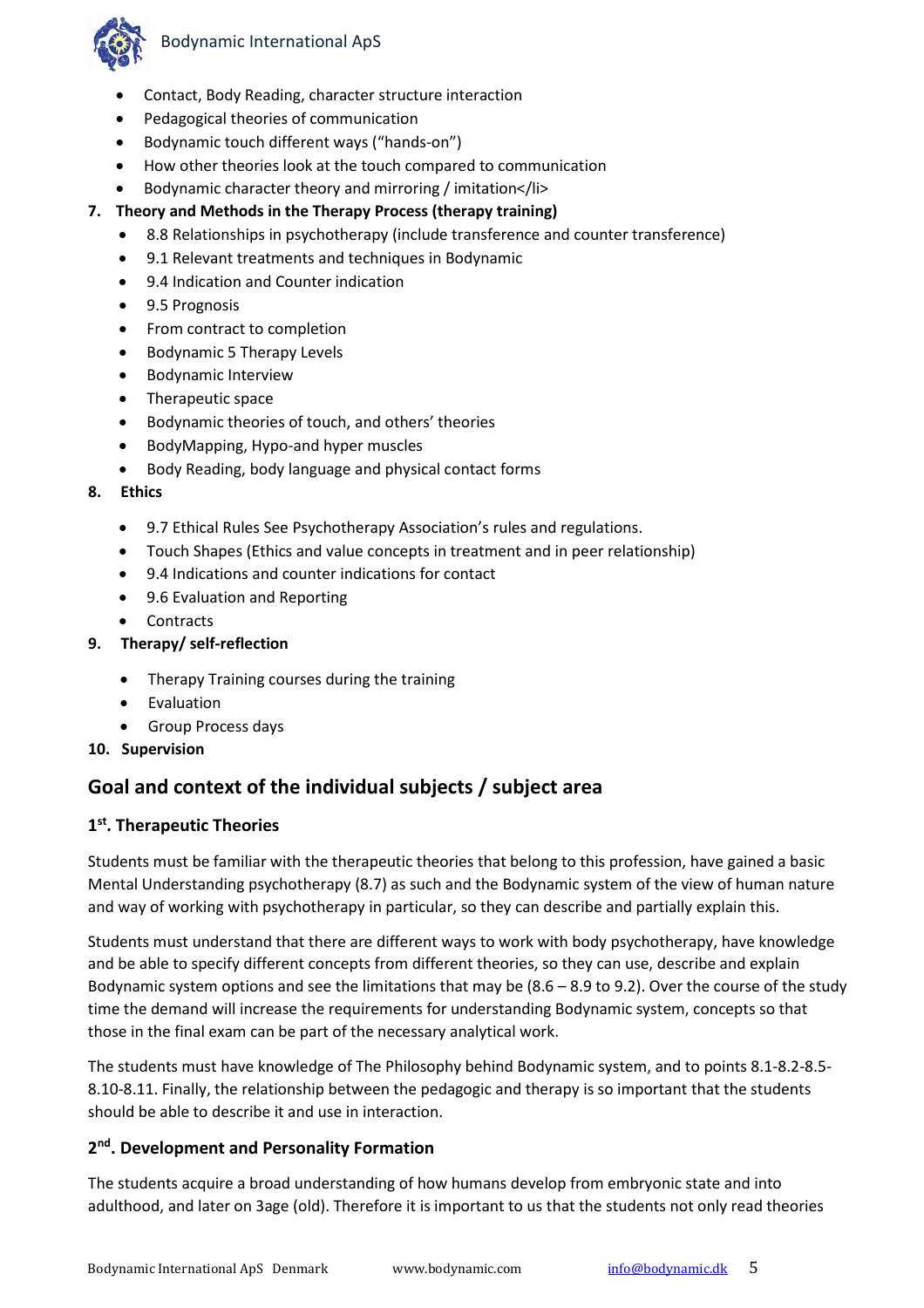

from Bodynamic system, but also become acquainted with other development theories (8.4) and look (and may indicate), how they are equal to and different from our theories or those we put us up.

Through developmental psychology, the students get an accurate and broad understanding of child development motor, socially, cognitively and emotionally, and also understanding of how these topics are linked – in such a way that they can use the material.

This section covers the main points in Bodynamic system.

It is important that the material is both learned from our system and to also read from other famous theorists that underpin our perceptions.

This has especially been possible for us in recent years, brain researchers and academic psychologists may see and recognize the body's importance for both our social and intellectual opportunities (Ehlers, LeDoux, Damasio). See also page 109 of EAPB's reply of 15 scientific questions where Bessel van der Kolk (former head of the International Trauma Society) including says: "Body Psychotherapy is the most effective way to treat trauma."

#### *The point of crisis, shock-trauma (PTSD) and Peak-experiences</em>*

Students will become acquainted with what the shock-trauma is, such that they can bring clients out of reactions from the "sudden" onset of shock conditions and that they can apply knowledge from crisis situations to help clients through or out of these situations – so they can work constructively until they can be routed to a therapist who can work with PTSD.

Peak experiences they must have become acquainted with, on their own body so they can describe and apply this model to clients and students.

#### **3rd. Teambuilding and Group Formation (Management Psychology)**

The students must have an experience and understanding of how a group works and what you can do to get it to function optimally, and how to form teams that can work together on many different projects.

Our way of working with an exchange between practice and theory makes it very necessary that the participants can work in teams – and this is one reason why this material takes space in training. It is expected that the students learn the material so that they can describe how the material is included in their own development and in their own student/ client progress.

#### **4th. Psychomotoric Anatomy**

Students must achieve an accurate perception and understanding of the muscular system, movement function. Therefore it is necessary to know the muscles being taught, and the muscle's precise ability to move the body. This means that they must be able to specify where the muscles originate and insert, describing how they flex and extend and explain which parts of the body, thereby are used. Furthermore, students could indicate whether a muscle is hypo-, hyper-responsive or neutral. It is also a goal that the students through teaching learn how these muscles psychologically "enter" through adolescence and when this happens (age phases) – and apply this knowledge in the examination papers.

In this course (9.3), the students learn also about the child's precise motor development and the psychological issues associated with this. This knowledge means that students can use a precise body reading and Body Mapping, which means that as Bodynamic psychotherapist they are able to see, the character structure and Ego-functions involved in the issue (problem). This latter knowledge is converted into an exam where students must describe and explain their own issues (problems) and how they have been treated.

#### **5th. Kinesthetic Learning / Developmental Psychology**

They students could sense the interplay between body and development – how their bodies are affected developmentally or how their development affects their bodies. In other words, could perceive and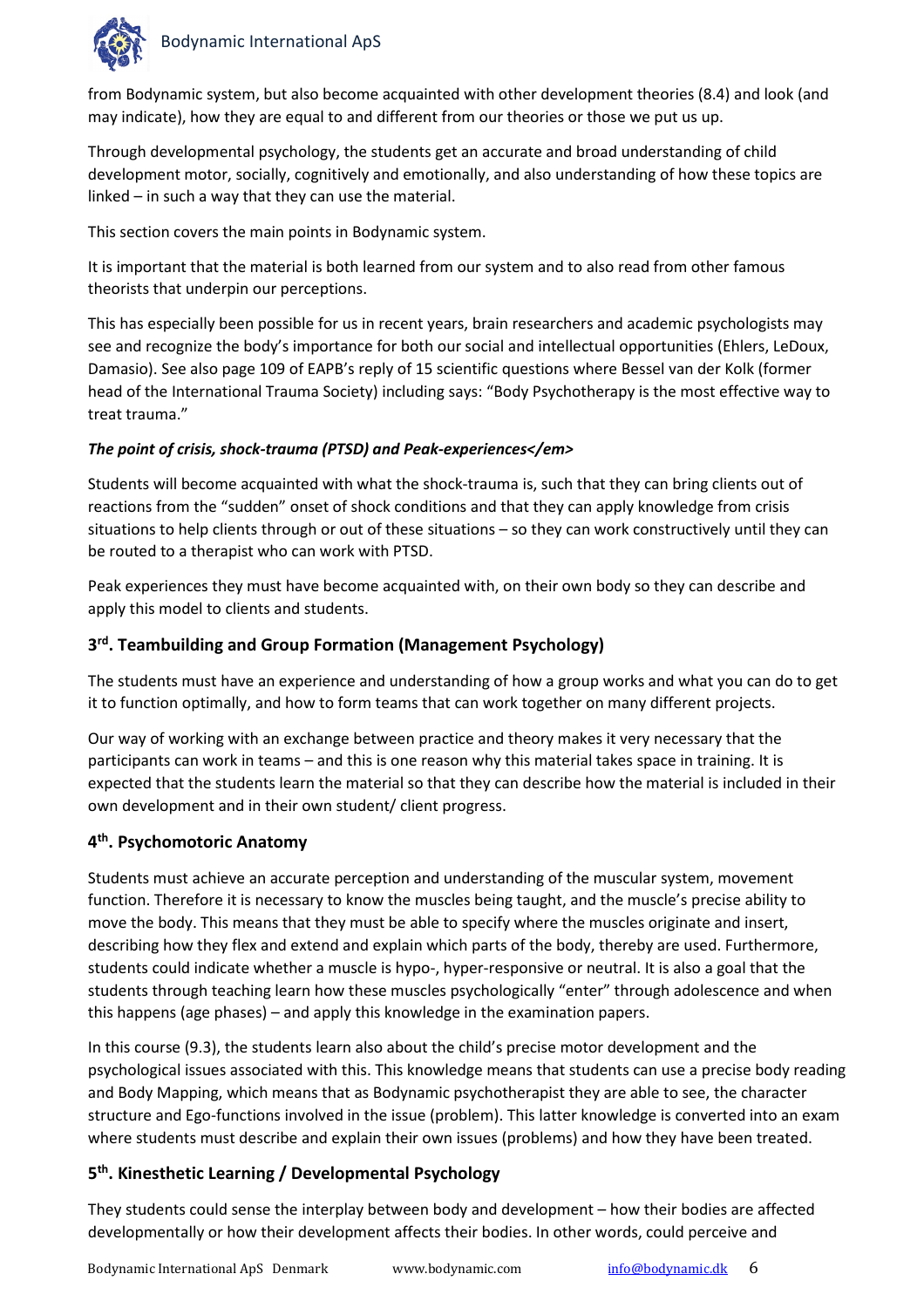

experience the encodings, they have formed (diagrams) and how they experience them and how resourcebuilding is able to modify these codings (tables) – and they must be able to describe the correlations. Here, "the body's life story" brings a different perspective to learning, while the character structures and defensive patterns, which was especially learned in the first years will be refreshed and renewed.

It's also about being able to relive the original coding situations, so they can help clients to build new resources and encodings.

We think that learning is dual processes in which we are shaped / influenced from the outside and simultaneously evolve from within.

It's such a double process Fröbel (which include many familiar Fröbel-college) had in mind when he talked about the same time "to interiorize the outer and exteriorize the inner."

#### **6th. Communication Theory and Methodology**

The students should be trained to remain in connection in the communication field.

They must be able to establish contact and stay in contact – even in a high energy level – to remain congruent and to "answer back" or "questioning" in a way that clients experience themselves <em>seen and experienced</em>, and through that, experience more of <em>themselves</em> than they did before therapy. They must also be able to contain, if there are conflicts in the air and have the ability to act in the pressured situation.

Connectedness indicates also that there must be touch – hands-on – without losing the contact, and that the touch goes through imitation and mirroring.

In a way, this is the most central of all our training. Whatever field we are working with all fields (1-10) might be involved.

Therefore the Students at the end of the study, should be able to explain and analyze how Bodynamic system's communication models incorporate into their own course, in the client process and in teaching situations and be able to specify and describe other communication theories in the same situations.

#### **7th. Theory and Method about therapy process (therapy training)**

Students must train and understand the given subjects, theories and methods. The goal is to apply it in practice and get it integrated, so that it is not just seen as relevant knowledge, but also so that they can describe, explain and use the material – even when it is part of the necessary analysis.

#### **8th. Ethics**

The students should be aware of the importance of the asymmetric relationship between therapist / client, and teacher / student – not just by reading the rules and guidelines, but by having grasped and understood in such a way that it becomes deeply embedded.

Ethics are so important that Bodynamic gives it specific time (this paragraph 8) and also is embedded in the teaching, when we work with methods and practice, and when we talk theory.

In addition, it is also a point that is always with the supervision, direct or indirect.

#### **9th. Therapy / Self Reflection**

Students must have individual therapy, where they can experience and sense Bodynamic process on their own body. The goal is that students become aware of their own inadequate defence mechanism, and that they will be able to feel if and when they slip into a *transfer* with the therapist (and teachers) so they can do something and get out of it.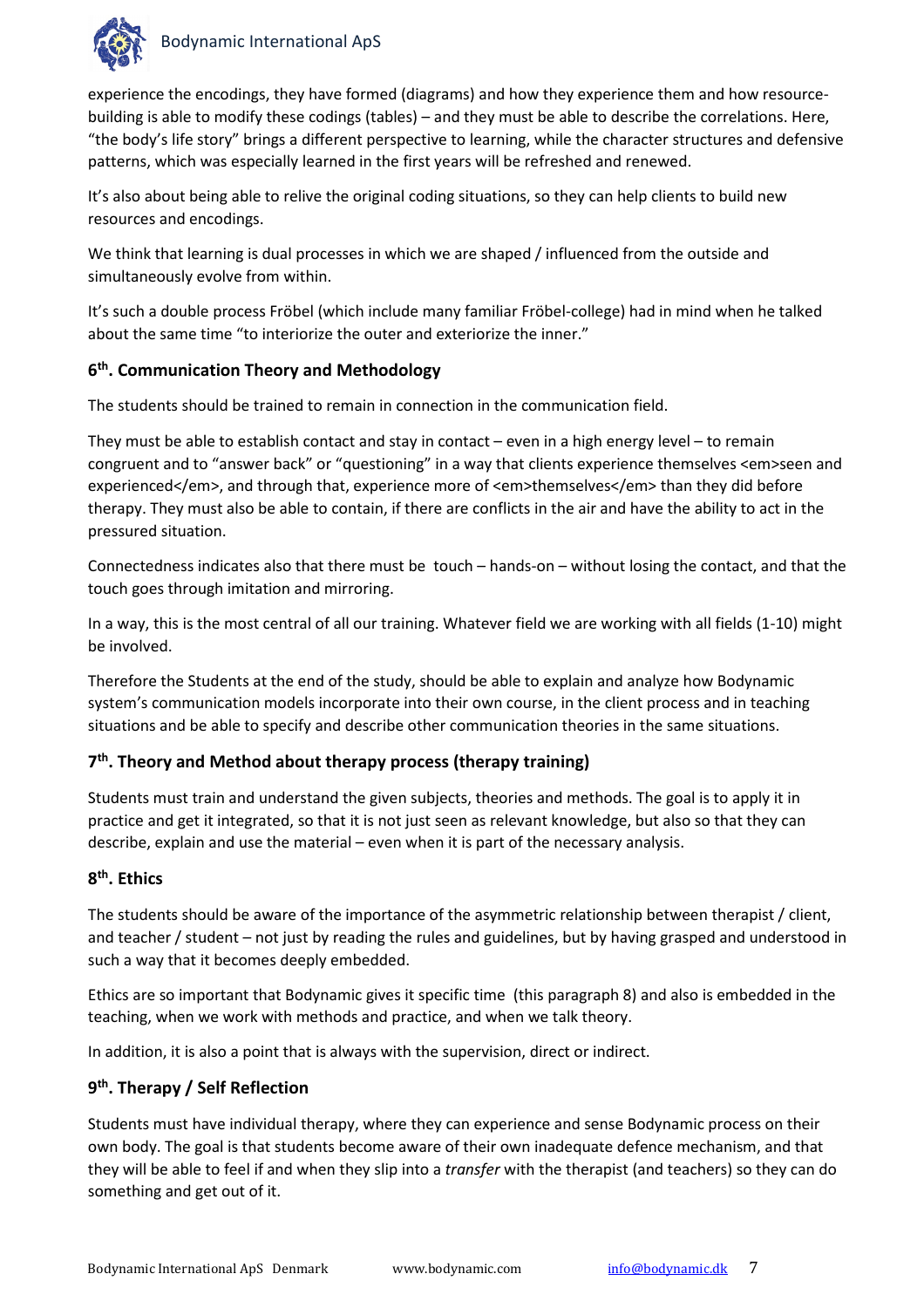

In addition to the therapists who will be able to feel when they slide into a *counter transference*, how they can use this and be able to get out of it.

The development that is expected by the students has to be partially described in one of the examination papers, through this exposition they demonstrate how they understand and see themselves in relation to Bodynamic system concepts and models.

#### **10th. Supervision**

Students will increase their *Observant*-*ego* in such a degree that they can record what they are "even sending out" signals (body, verbal, tone, gestures, etc.) can see how it affects others and can register their response (bodily, verbal, tone, gestures, etc.) in order to be able to deepen the contact instead of slipping out of it – or to deliberately reduce the contact, if necessary.

They need to be able to regulate the contact, to increase it or keep a more superficial contact, depending on the situation and what will be progressive in the "present moment".

It is also through supervision, that the supervisor can observe whether Bodynamic students can understand and apply Bodynamic system's methods and concepts gradually, as these have been taught. Supervisor may, through the guidance, help to increase the integration of educational content, so the integration between practice and theory increases until the desired level – a level that is ensured through case histories underway and final exams.

## **Curriculum Foundation training (FT) first year of 4-year training to Bodynamic Psychotherapist**

#### **Course 1-4 (each course of 5 days duration – nonresidential)**

Training can also be taken at an educational center over 1 year with 3 x 6 days, 5 x 4 days or 7 x 3 days with same content.

*Delivered Teaching Manual at the first module as the basic literature.*

## • *COURSE 1 – FOUNDATION TRAINING – CONTENT, PURPOSE AND LITERATURE*

- Bodynamic Circus and History
- Bodynamic Basic concepts 9.1, 9.2, 9.7
- Existence Structure
- Boundaries
- Bodyknot
- Group Division for training groups

#### *Purpose of the FT-1*

- To get the group to know each other and thus create confidence, including the question of ethical guidelines in relation to this course.
- To give students an understanding of the primary models in Bodynamic system and a basic understanding of how the character structure is formed.
- To introduce students to the method of learning to read bodies.
- To give students an understanding of character structure including, Skin Boundaries**,** Existence and birth importance.
- To give students an introduction to Bodyknot model (Bodynamic's communication model) and how this can be used in the therapy process.
- To form the training groups.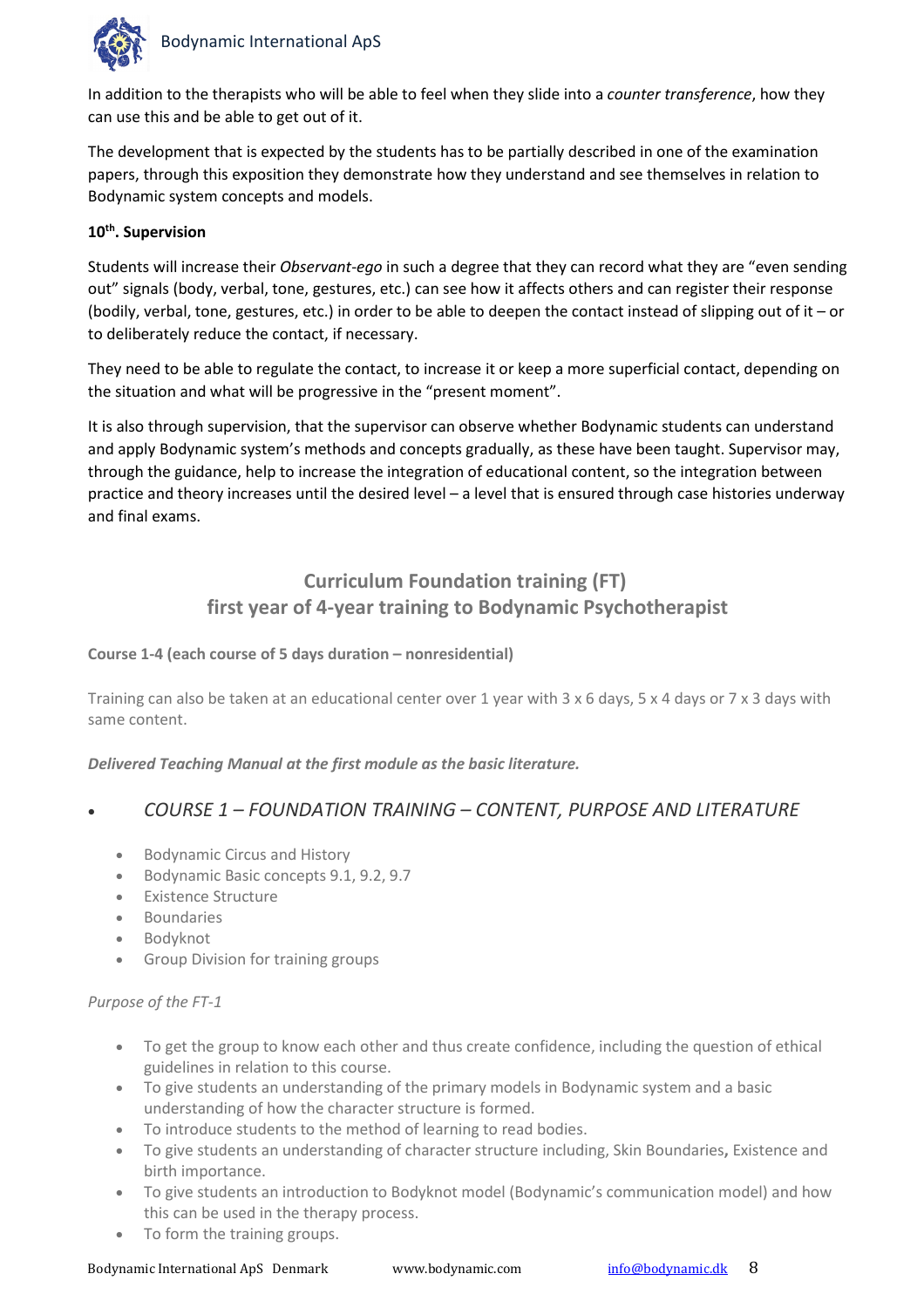

*Literature*

Existence-character structure

#### Ian McNaughton: *Body, Breath and Consciousness,* North Atlantic Books, 2004

#### *Recommended literature:*

Peter Bernhardt: *individuation, cohesion and the body's resources: An Interview with Lisbeth Marcher.* S. 20 to 32 in Eric Jarlnæs (ed.): *The importance of belonging together*. Kreatik, 1995.

Peter Bernhardt / Marianne Bentzen / Joel Isaacs: *Waking the Body Ego*. *Part 1 & 2: (Bodynamic Analysis: Lisbeth Marcher's Somatic Developmental Psychology). Psycho Motor Development and Character Structure. Revised Edition (Part 1* pp. 131-160, *Part 2* p.161-204). In Ian Macnaughton (ed): Body, Breath & Consciousness – A Somatic Anthology. North Atlantic Books, 2004. (Primarily *Part 1*)

#### • *COURSE 2 – FOUNDATION TRAINING – CONTENT, PURPOSE AND LITERATURE*

- Need Structure & demonstration
- Autonomy Structure & demonstration
- Group Proces
- Body Reading 9.3

#### *Purpose of the FT-2*

- **Getting students to understand and comprehend how nature structures Needs and Autonomy are formed and what it takes to stay in contact in contact situations**.
- To give students an understanding of the personal space boundary formation, with emphasis on personal experiences of their own space.
- To look at issues from the working group, training therapist skills and body reading.

#### *Literature*

\* Konrad Lorenz: *dog's life.* Schultz, 5th edition, 1974 (Section: Truce and grilles and fences)

#### • *COURSE 3 – FOUNDATION TRAINING – CONTENT, PURPOSE AND LITERATURE*

- Will Structure & demonstration
- Love / sexuality structure & demonstration
- Body Reading 9.3
- Group Process

#### *Purpose of the FT-3*

- To give students an understanding and fortitude of how nature structures and forms Will, Love and Sexuality and how to meet these structures in contact situations.
- To train the body reading and group process.

#### *Literature*

Konrad Lorenz: *The back of the mirror*, Schultz the 1976th

Daniel Goleman: *Emotional Itelligence.* Copenhagen: Borgen, 1997.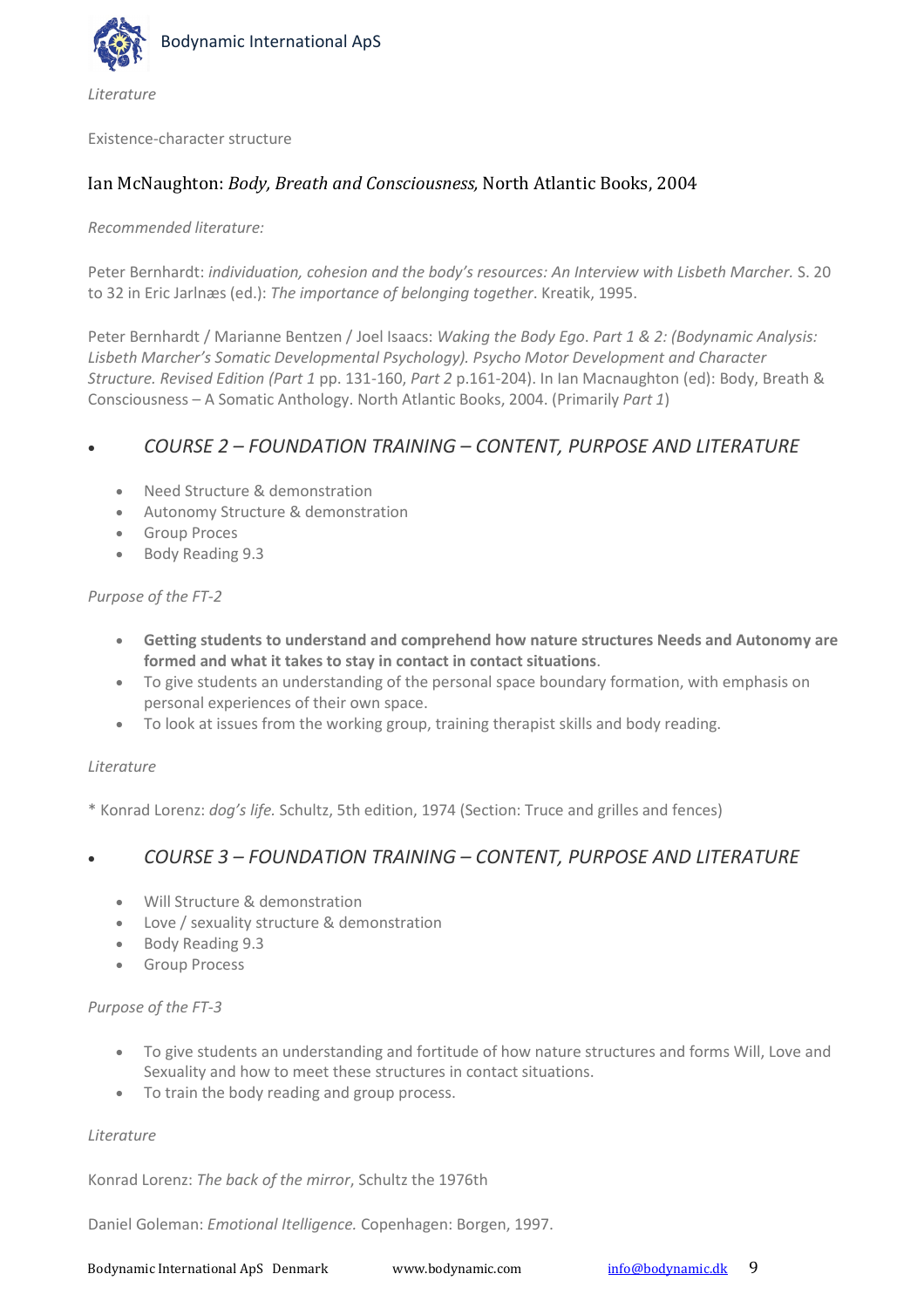

## • *COURSE 4 – FOUNDATION TRAINING – CONTENT, PURPOSE AND LITERATURE*

- OPINION Structure & demonstration
- Solidarity / performance structure & demonstration
- Body Reading 9.3
- Group Process
- Evaluation plus exam
- End

*Purpose of the FT-4*

- To understand and grasp the character structures Meaning and Solidarity / performance, learn something about the teenage period, train, body reading, group process and therapy training
- To conduct examination and evaluation

*Literature*

#### Ulla-Britta Bruun. *Preschooler psychology.* 3rd edition, Gyldendal the 1990th

Jean Piaget: *The child's psychological development*. Hans Reitzel, 1992 (end of the book – about cognitive development)

Erik Erikson: *Identity – Youth and crises.* Hans Reitzel, Copenhagen. The 1992nd

## **CURRICULUM PRACTITIONER TRAINING (PT)**

2nd-4th year of 4-year training to Bodynamic Psychotherapist

Course 1-15 (each course of 5 days duration) or 1-13 (each course of 6 days duration - not described here). Each times content can variate.

COURSE 1 – PRACTITIONER TRAINING – CONTENT AND PURPOSE

Bodynamic Fundamentals:

Bodynamic philosophy and theory about mutual connection. Bodynamic History. Going through Bodynamic's most important work models: Bodynamic Characterstructures

Teaching of the ability of the therapist to "be" (in themselves).

- 1: Mirroring and imitating
- 2: Centering
- 3: Active sensing

Bodyknot training:

We repeat the Foundation teaching and deepen more into it with emphasis in being aware of the context, the setting we are in. We also emphasize on being more aware of our imaginations and personal perceptions.

Forming groups

Aim for PT-1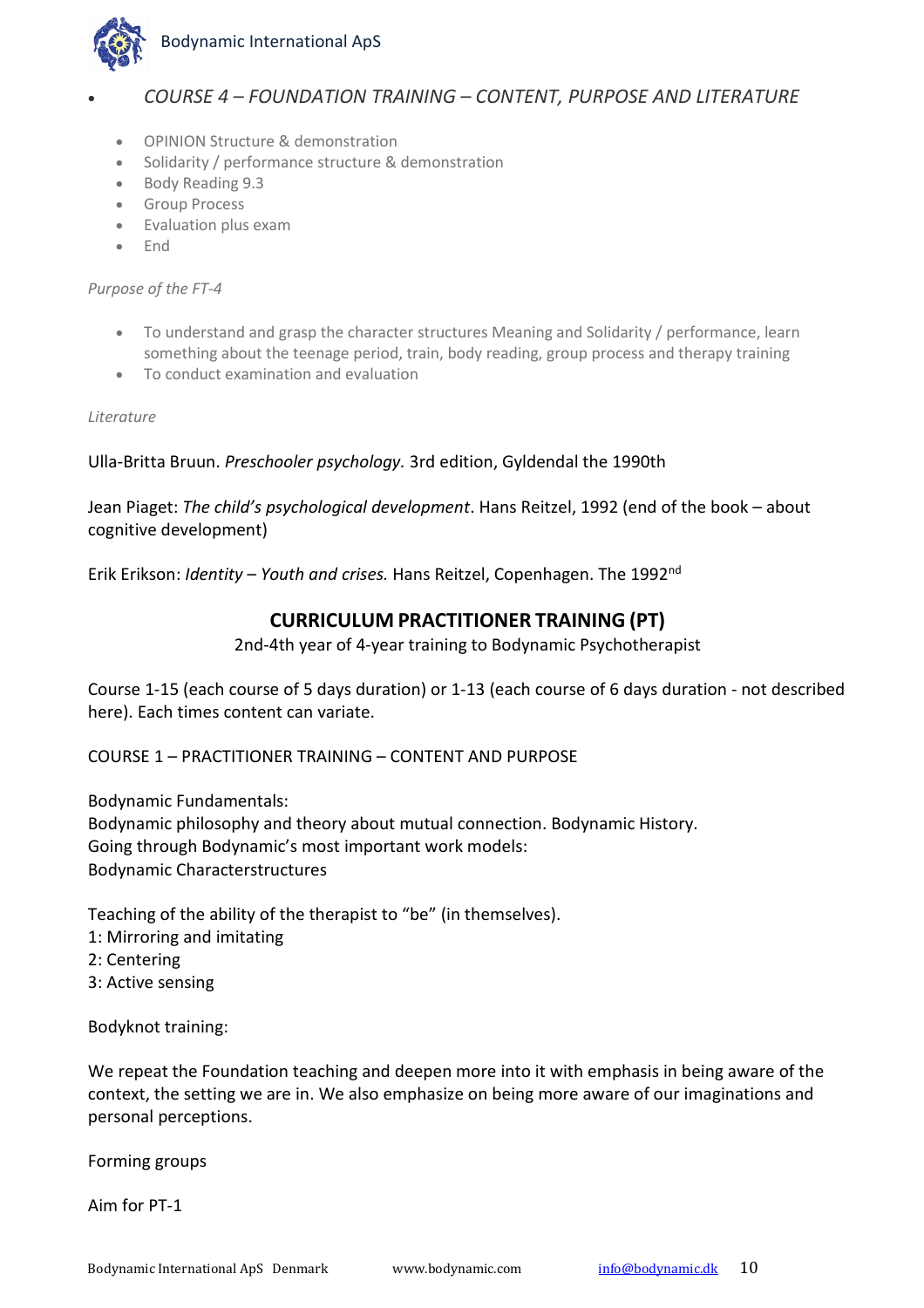

Getting students to learn to know each other, forming working groups will be introduced in Bodynamic system's history, to train the use of Bodyknot model in therapy.

COURSE 2 – PRACTITIONER TRAINING – CONTENT AND PURPOSE

Life mode theory.

The teacher makes a presentation about the different life modes and tries to give a personal example.

Life history. (on a paper they have been given)

Then the students are given the relevant life story paper printed by the teacher and are invited to sit by themselves for one hour and prepare a half hour presentation in the group of their life story.

Each student then presents for half an hour and the time limits must be kept so as not to have less or more time per student. Students can use the big board paper to draw their family tree if they want and they have to present their upbringing (education, roles, work, relationships, social status) in a way that connects with the life mode theory.

#### Aim for PT-2

Train to look at own life story, including from hearing each other's life story and from the culturalhistorical school, life forms, and resources – including seeing the resources are all character structure.

## **OVERVIEW OF EGO-FUNCTIONS AND ASSOCIATED MUSCLES 9.4**

#### **– BY SUB-COURSES 3-10**

|              | ctions                                                           | $Ego-fun$ <i>Number of</i><br>muscles | Muscles at. Course |  |  |
|--------------|------------------------------------------------------------------|---------------------------------------|--------------------|--|--|
| $ $ Course 3 |                                                                  | 12                                    | A total of 12      |  |  |
| Course 4     |                                                                  | 11                                    | Total 11           |  |  |
| Course 5     | $4 + 8$                                                          | $4 + 9$                               | A total of 13      |  |  |
| Course 7     | $5 + 1$                                                          | $19 + 11$                             | Total 30           |  |  |
| Course 8     | $6 + 9$                                                          | $16 + 6$                              | A total of 22      |  |  |
| $ $ Course 9 | $7 + 10$                                                         | $16 + 17$                             | A total of 31      |  |  |
| Course 10    | 11                                                               | No new                                |                    |  |  |
| Course 11    | Examination                                                      |                                       | A total of 7       |  |  |
|              | - where do you find the muscles and their movements<br>with more |                                       |                    |  |  |

#### COURSE 3 – PRACTITIONER TRAINING – CONTENT AND PURPOSE

EGO-FUNCTION TEACHING (SAME FOR ALL EGO-FUNCTIONS)

Start with morning wake up exercises into the ego-function.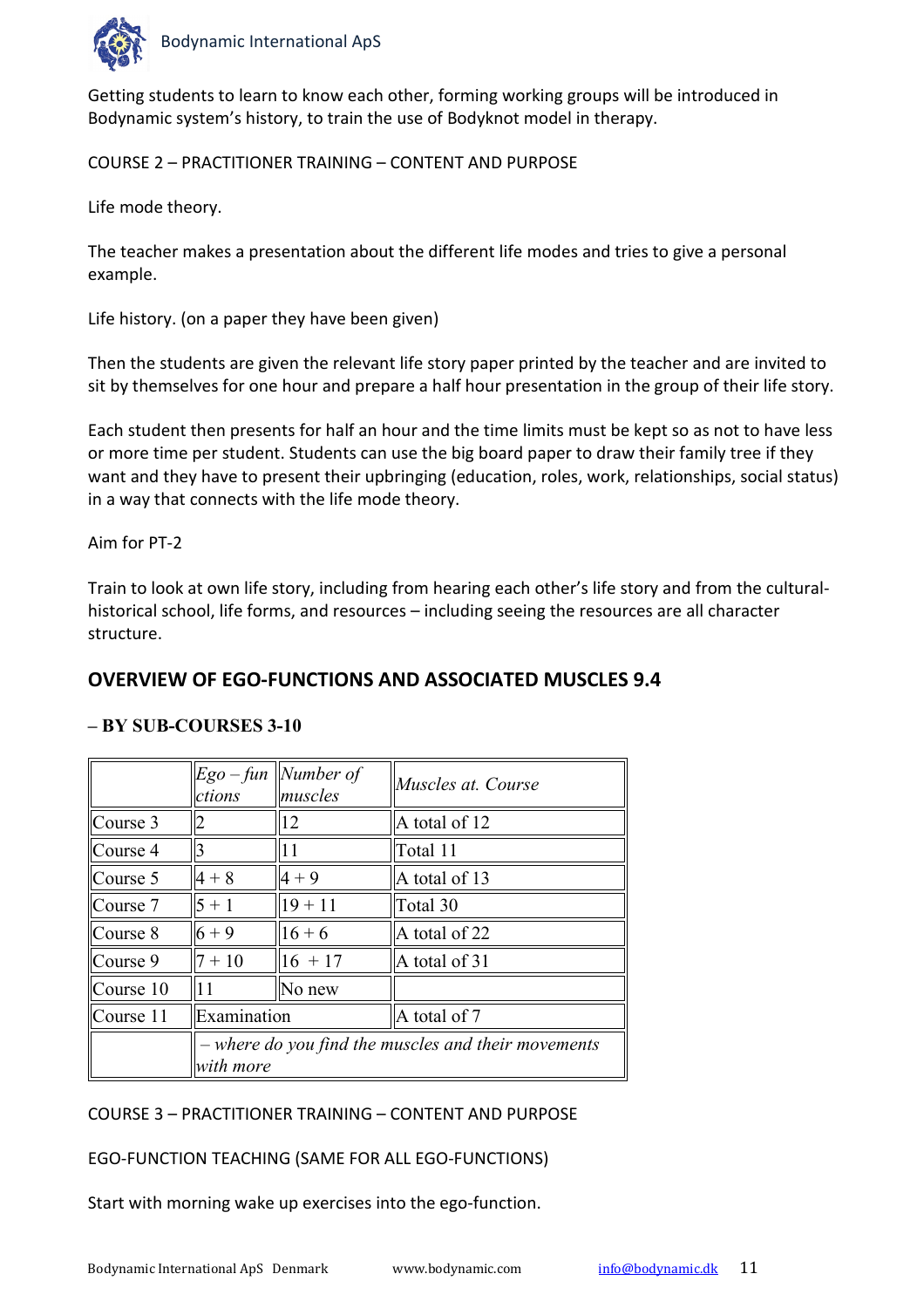

Basic theory basic muscle groups in the ego function and the sub functions.

Basic Anatomy, movement understanding, testing and Hands On - basic concepts of psychomotor basic concepts to start work from resources and look back on their childhood from the resource perspective, to be introduced in psychotherapy history

Small groups for anatomy teaching to discover the relevant muscles on themselves (origin to insertion, the function of the muscle and the baby movement) and be able to present them later in the classroom.

The teacher should help the group it is not an exam but rather an investigation. It is also important to combine the ego function theory with the relevant character structure theories through the muscle movement, functional anatomy.

We talk a lot about the theme of the sub-function and how different the theme is through the different ages.

First some basic teaching in "hands-on" and Hello/Goodbye – Two and Two standing, showing on a body the testing movement.

Teach them how to sense the difference between the skin, the fascia and the muscle.

Then teach them how to go into different layers of muscles and how to get the answer for the specific muscle and distinguish it from the other layers.

When they have their hands on the other person they must start to sense their skin boundary and stay there for ten minutes and sense what happens in their own hands and what they sense in the thigh and heel respecting the boundary in the understanding that they meet what is without wanting to go in and change anything.

Psychological Developmental Anatomy

Ego function no 2: Positioning

Aim for PT-3:

Since the Positioning ego function is the first time the group is taught muscle anatomy it is the teacher that shows all the relevant muscles and their origin and insertion and their movement, explains the relevant character structures and helps the students to understand the material in a logical way.

It is important that the teacher uses the "red thread" to demonstrate the material in a logical way, with images and by a playful discovery through touch.

The theory that has to be taught during the training is included in the teaching manual "Muscle Intelligence"

COURSE 4 – PRACTITIONER TRAINING – CONTENT AND PURPOSE

How to to Bodynamic Therapy

Tranference and Counter-transference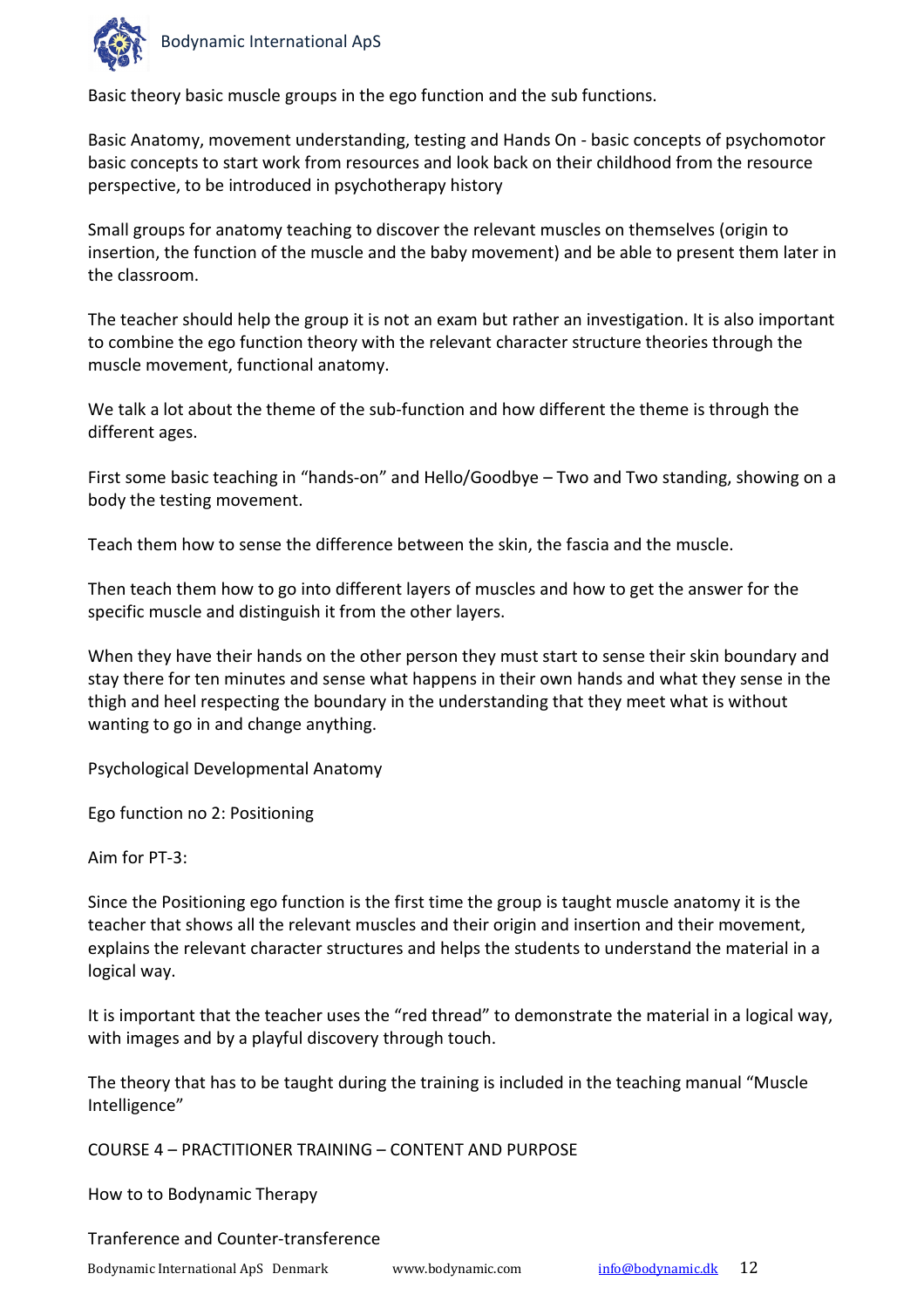

Psychological developmental anatomy

Ego Function no. 3: Centering

Introduction to Analyzing Full Bodymap

The students learn to see test results and connect them with the theories of ego functions and character structures. Go through the papers and give the students understanding of full bodymap reading and how to interpret and deepen into the understanding of hypo/hyper muscles responses.

It is important that the teacher has some bodymaps to show the students and connect these bodymaps with the relevant client's life stories so that the students learn how to use the bodymap and understand how the exams are going to be done.

Therapy training and demo therapy.

OFFICIAL FORMAT FOR ALL DEMO THERAPIES

First the teacher makes a demo therapy for max 45 min into the ego functions/sub-functions taught, then 15 min of sharing.

It is important to instruct the students not to comment on the specific training client but on the lessons learned, any surprises and discoveries from the therapy and if they sense any similarities with the client on their own body or their own life.

#### OFFICIAL FORMAT FOR ALL THERAPY TRAININGS

The students divide into groups of three (preferably) with the roles of therapist, client and observer and take turns in these roles in 30 min training sessions followed by 15 min sharing.

The therapist can take a time out of the session to talk with the observer about the session. Otherwise the observer is not supposed to intervene in any way.

In the sharing it is important that the clients are protected and not commented upon as psychopathological objects. The comments can be about the therapy discoveries, surprises, and new learning.

Purpose of PT-4

Go through the manuals and their use as a therapist and combining the different Bodynamic tool's.

To practice psychomotor anatomy from Ego-functions Centering, then to comprehend and to practice the differences in instincts, emotions and feelings. During this teaching, students are also practicing therapist skills in relation to the items listed.

COURSE 5 – PRACTITIONER TRAINING – CONTENT AND PURPOSE

Delivering the Life Story

Psychological developmental anatomy

Ego Function no. 4: Boundaries

Bodynamic International ApS Denmark www.bodynamic.com [info@bodynamic.dk](mailto:info@bodynamic.dk) 13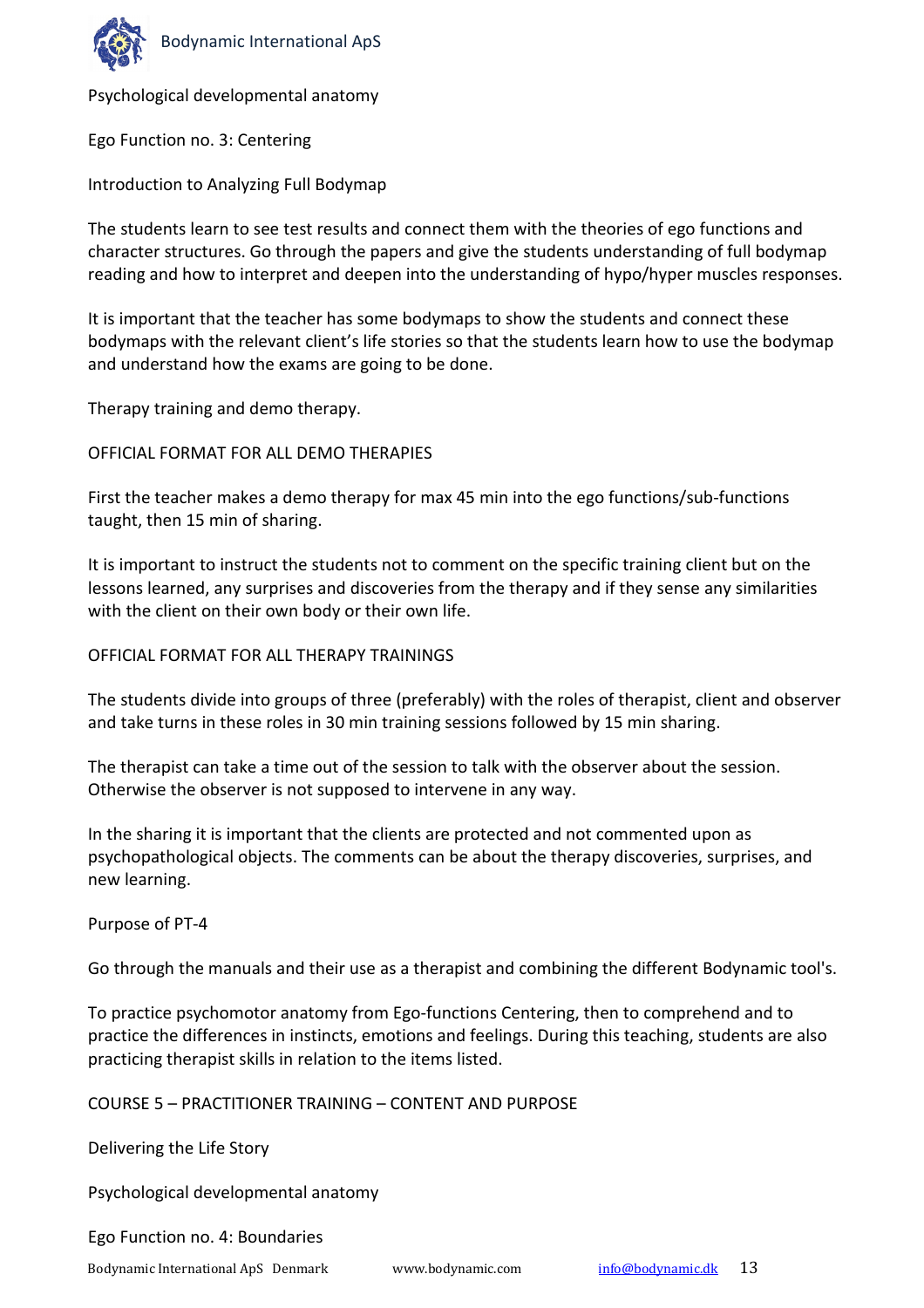

Ego Function no. 8: Energy Management

Therapy training and demo therapy.

Bodymap reading into the specific Ego Functions and Character Structures

Self evaluation

Aim for PT-5

To learn psychomotor anatomy in relation to the Ego-function Boundaries and Energy Management and the connection between them and exercise therapy processes in relation to this issue.

It is important to use the "Yarn" exercise with the emphasis in staying within their energetic boundary even when they are meeting the eyes of another person and not get out of their own energy/space so as to meet other people.

The student have to be taught how to use their deltoid muscles together with their own muscles to secure their own space. There are five sub-functions with different kinds of boundaries and it is important that the students learn of their own responsibility of keeping their own boundaries and that only violence can breach them.

To learn how to work with contracts and creating the therapeutic space, train the "active sensing", the different levels of therapy.

Last day spent on evaluations, the purpose is to provide learning evaluation, and receive evaluation from fellow students and teachers

COURSE 6 – PRACTITIONER TRAINING – CONTENT AND PURPOSE

Group Process and how to work with groups

Deepening into F8, different levels of emerged conflicts

**Ethics** 

Contract work

Aim for pt-6

To work with the understanding of whole group processes and the individual in a group, so there will be greater perception of group process and conflict resolution.

Go through ethical behavior aa a therapist and deepening into pages in Teching Manual around working with contracts.

To introduce students to rules and frameworks of ethics and the ethics we require during training.

COURSE 7 – PRACTITIONER TRAINING – CONTENT AND PURPOSE

Psychological developmental anatomy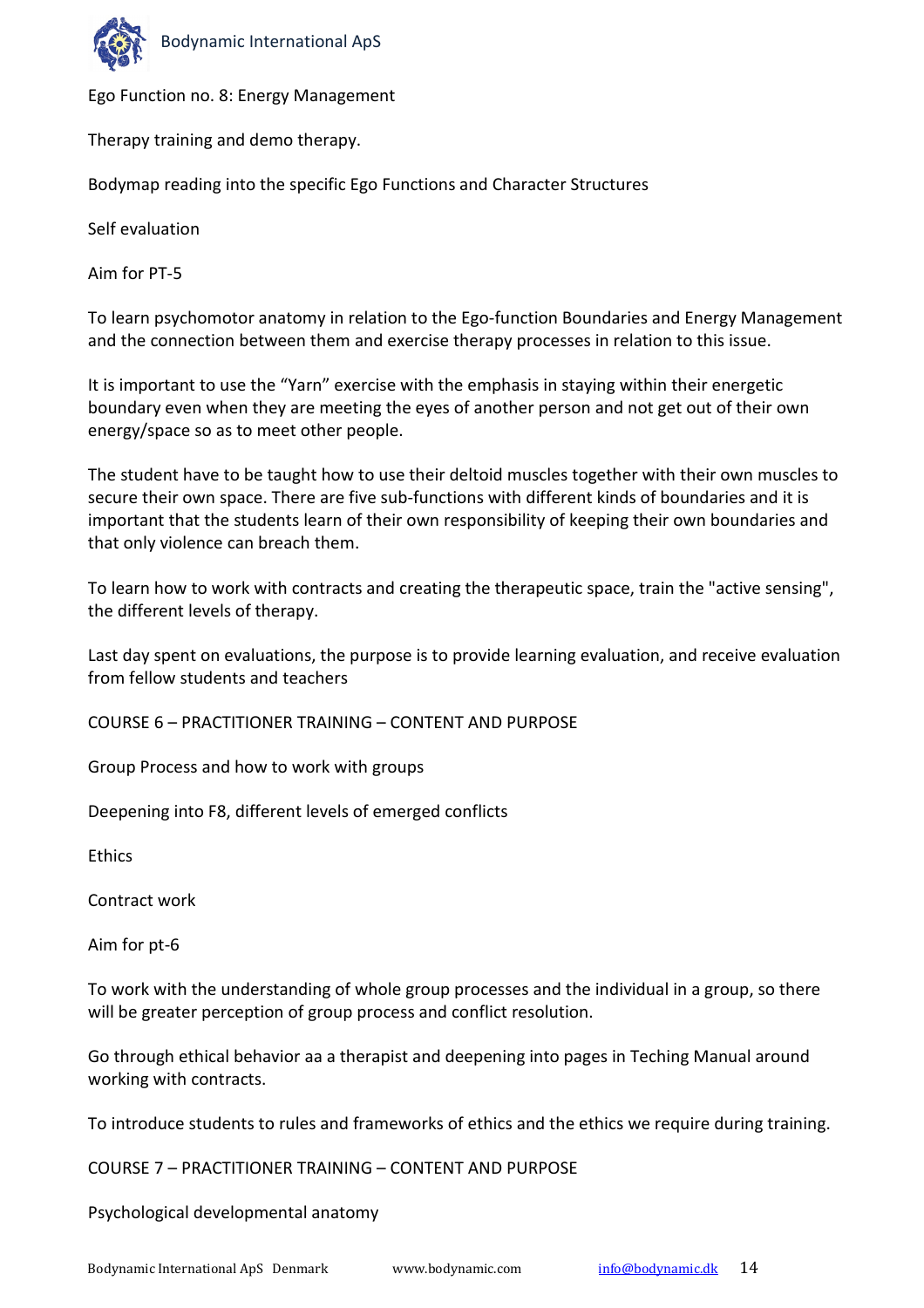

Ego Function no. 5: Reality Testing

Start with exercises with the hip to connect the upper body with the lower body and with breathing/ribs and the whole back. Then it is important to do exercises with balance and sense the feet and the muscles of the front and lower leg.

Ego Function no. 1: Connectedness

Mirroring and imitating (show the difference between these two in context with connectedness

Therapy training and demo therapy, bodymap analyzing and also connect with the understandment of Ego Aspects.

Introduction to Aquarium

Aim for PT-7

To learn psychomotor anatomy in relation to the Ego-function Reality Testing and Connectedness.

Practical training in therapist skills related to these Ego-functions.

COURSE 8 – PRACTITIONER TRAINING – CONTENT AND PURPOSE

Psychological developmental anatomy

Ego Function no. 6: Balance

Ego Function no. 9: Self Assertion

Bodymap reading and exercising Aquarium

Aim for PT-8

To learn psychomotor anatomy in relation to the Ego-function Balance and Self Assertion

Practical training in therapist skills related to these Ego-functions.

COURSE 9 – PRACTITIONER TRAINING – CONTENT AND PURPOSE

Psychological developmental anatomy

Ego Function no. 7: Cognitive Skills

Ego Function no. 10: Interpersonal Skills

Bodymap reading and exercising Aquarium

Therapy training with supervision

Demo therapy

Aim for PT-9

Bodynamic International ApS Denmark www.bodynamic.com [info@bodynamic.dk](mailto:info@bodynamic.dk) 15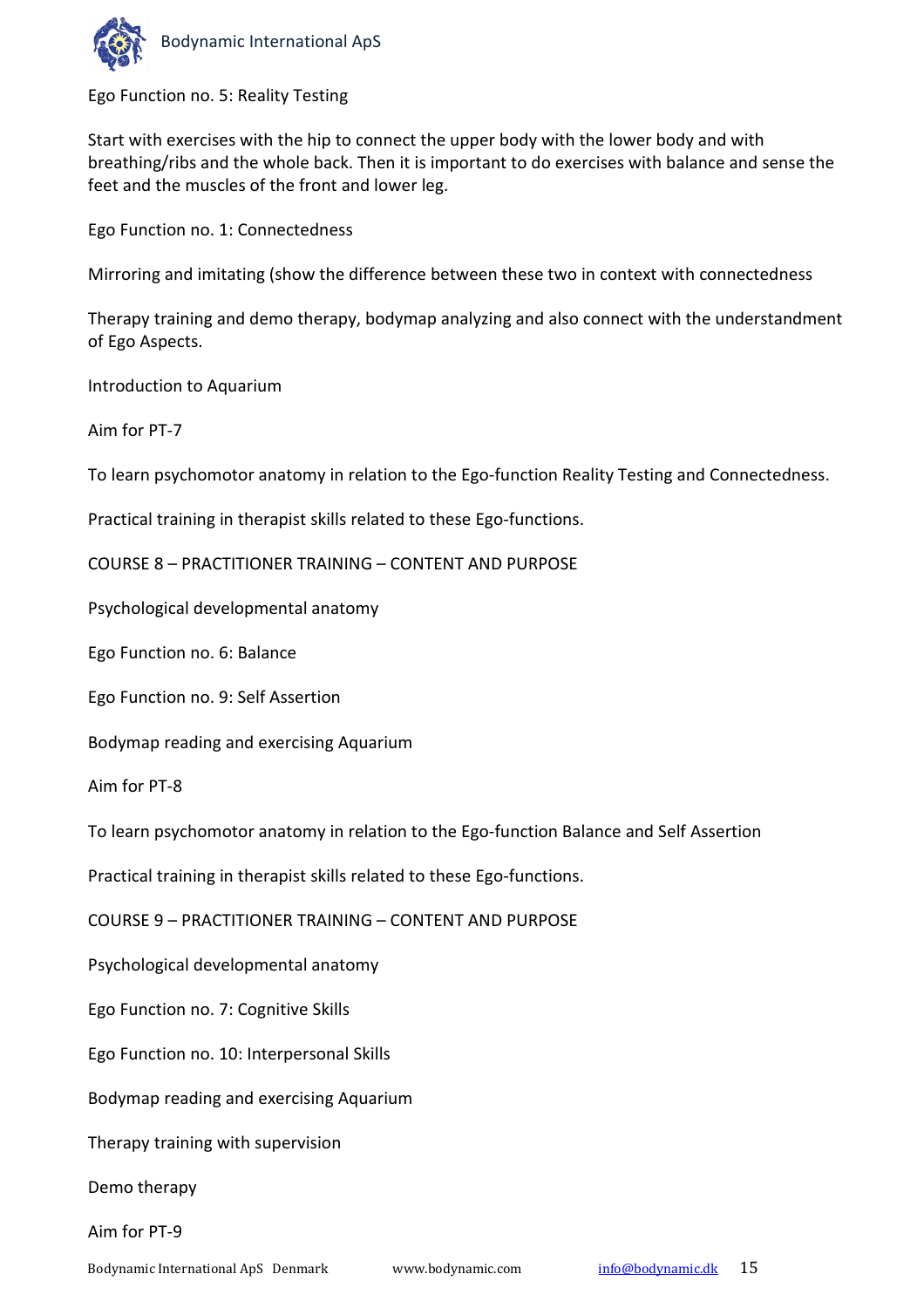

To learn psychomotor anatomy in relation to the Ego-function Cognitive and Interpersonal Skills

Practical training in therapist skills related to these Ego-functions.

COURSE 10 – PRACTITIONER TRAINING – CONTENT AND PURPOSE

Psychological developmental anatomy

Ego Function no. 11: Gender Skills

Integration of Ego Funtions, Ego Aspects and Characterstructures

Therapy training with supervision, Aquarium

Demo therapy

Aim for PT-10

Seeing the connection between the different functions, understand how you can see developmental trauma and shock trauma..

Deepen into the understanding of Love and Sexiality

Working with a therapist training.

COURSE 11 – PRACTITIONER TRAINING – CONTENT AND PURPOSE

Exam in Psychomotoric Anatomy

Hands on

Group Process

Aim for PT-11

To conduct the exam in anatomy.

Introduction to "Bodynamic Massage" - how to touch in a boundared way.

COURSE 12 – PRACTITIONER TRAINING – CONTENT AND PURPOSE

Psychopathology and evidence based research

Puberty

Deepening into the Bodynamic negotiation exercise, use of Bodyknot and F8

Therapy training, Aquarium and dem therapy

Aim for PT. 12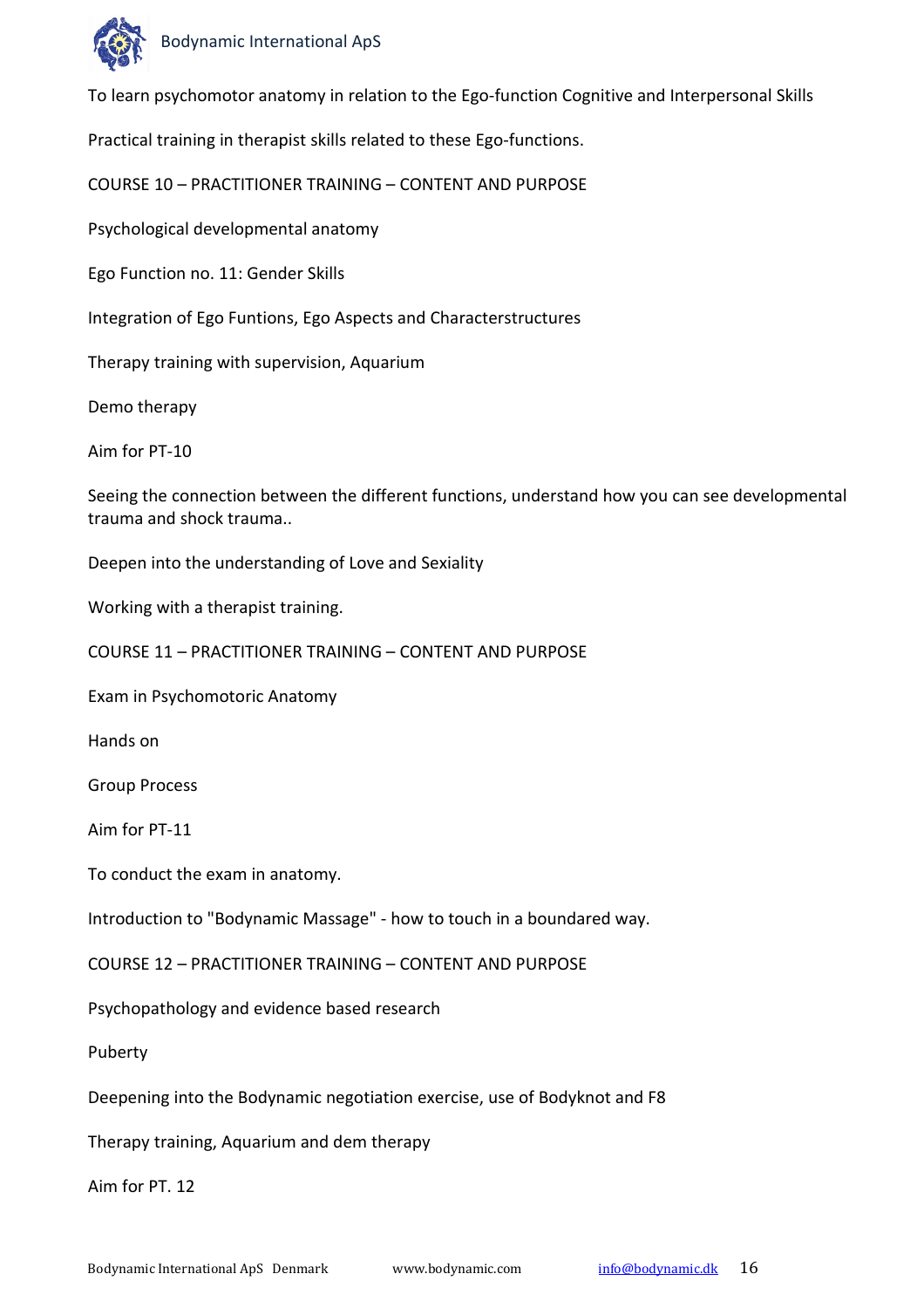

Basic info around Psychopatology and how we might have a possibility to work together with ex. a psychiatrist.

The students acquire knowledge about psychopathology and evidence-based psychotherapy method

To learn about the integrated adult learning and developmental psychology – Therapist Training in relation to this issue.

COURSE 13 – PRACTITIONER TRAINING – CONTENT AND PURPOSE

Bodymap Analyzing

How to form and work with groups

Demo therapy and Aquarium

Aim for PT-13

To exercise capacities in creating target groups out of different themes, formulate text and develop exercise pograms out of the Bodynamic tool boxes.

To work with the Ethics in relation to transfer / counter transference.

COURSE 14 - PRACTITIONER TRAINING - CONTENT AND PURPOSE

Exam in Bodymap Analyzing

Exam in Aquarium

COURSE 15 - PRACTITIONER TRAINING - CONTENT AND PURPOSE

Preparation for the therapist role

The students get to say goodbye properly, focus on the future and his own practice in the future.

Final evaluation – self-evaluation in small groups and evaluation from teacher to the student.

To get each student to highlight their own experiences about a topic (which is already presented in other courses) and they have grasped special interest and focus these experiences in a brief presentation to provide a "original" contribution to Bodynamic system.

## **Number of hours for the whole education incl. own therapy and supervision:**

Theory / Method 138 (foundation) + 535 (practitioner) – in all 673 hours Therapy a total of 45 (foundation) + 130 (practitioner) + 80 (outside) – in all 255 hours Supervision total of 37 (foundation) 149 (practitioner) + 80 (outside) – in all 266 hours *(teaching hours = 45 min)*

The whole education in total **1148 hours**

## *Literature during all modules:*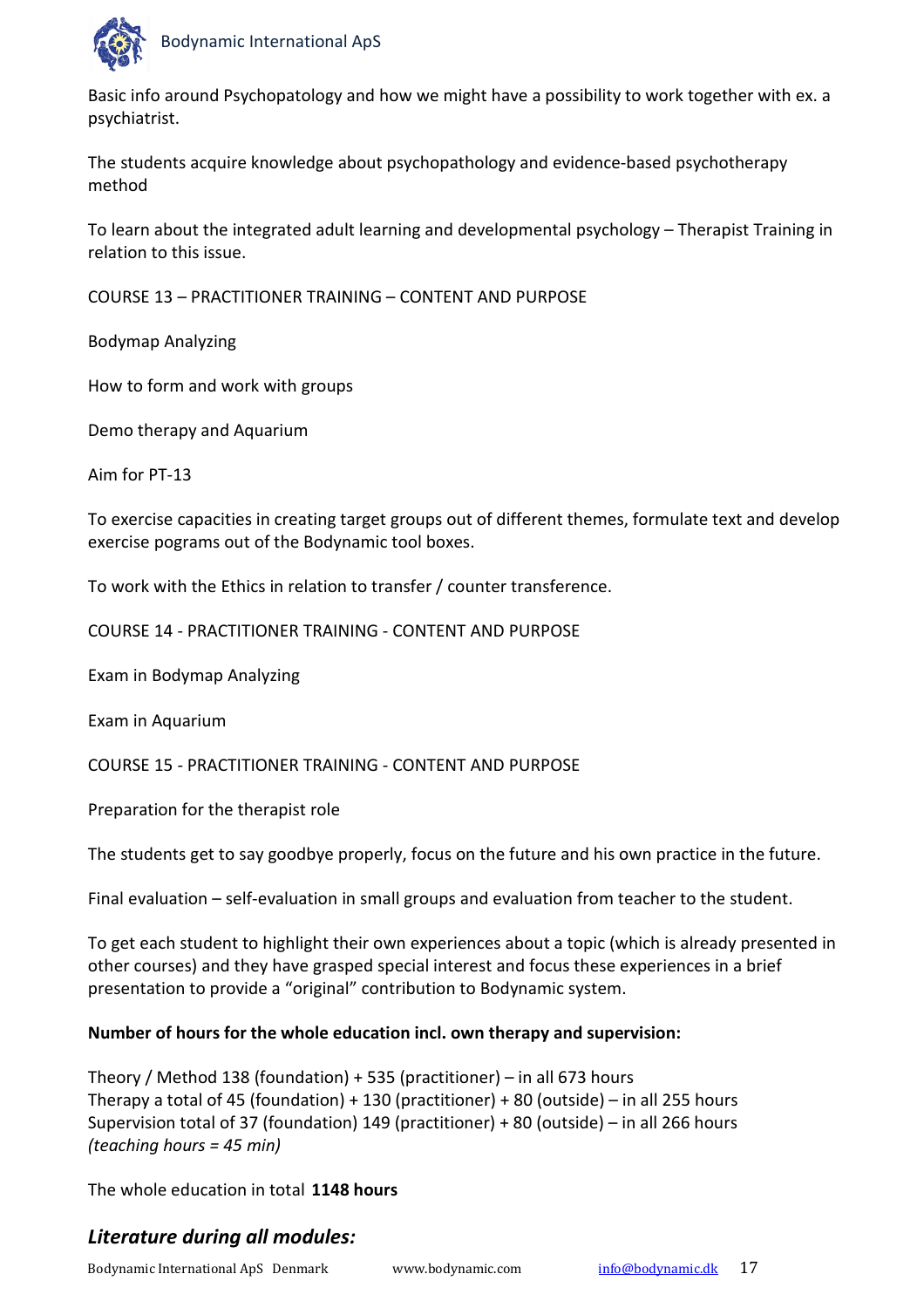

Teaching Manual, Bodynamic Books (given at Foundation training)

Marcher, L. & Fich, F. (2010). Body Encyclopedia: A Guide to the Psychological Functions of the Muscular System. North Atlantic Books

Lene Wisbom, Test Manual, Bodynamic Books (given at the training)

Lene Wisbom, Test Analyzing Manual, Bodynamic Books (given at the training)

Merete Holm Brantbjerg + Lennart Ollars, Intelligense of the Muscles, (send as PDF)

Andrew Biel, Trail Guide to the Body, (to buy via ex. E-bay)

#### **During 1'st year of practitioner**

Damasio, A. R. (2000). The Feeling of What Happens: Body and Emotion in the Making of Consciousness. Mariner Books.

In each country find a good book written about Vygotsky (in native language).

#### **During 2'nd year of practitioner**

Tronick, E. (2007). The Neurobehavioral and Social-Emotional Development of Infants and Children. W. W. Norton & Company

Marcher, D. & Wisbom, L. (2017). Psychophysical Approaches to Working with PTSD and the Ego. Bodynamic International. (https://www.bodynamic.com/blog/psychophysical-approaches-toworking-with-ptsd-and-the-ego/)

Lorenz, K. (1978). Behind the Mirror: A Search for a Natural History of Human Knowledge. Mariner Books.

Damasio, A. R. (2018). The Strange Order of Things: Life, Feeling, and the Making of Cultures. Pantheon Books.

#### **During 3'rd year of Practitioner:**

Sørensen, L. (1996). Character Idiosyncrasy illness. Hans Reitzel

#### *1. Connectedness*

Lorenz, K. (2009). The Goose Man: The Story of Konrad Lorenz. Clarion Books.

Lorenz, K. (2002). King Solomon's Ring. Routledge.

Chamberlain, D. (1998). The Mind of Your Newborn Baby. North Atlantic Books.

Bowlby, J. (1990). A Secure Base: Parent-Child Attachment and Healthy Human Development. Basic Books.

Moberg, K. U.: The Hormone of Closeness. Pinter & Martin.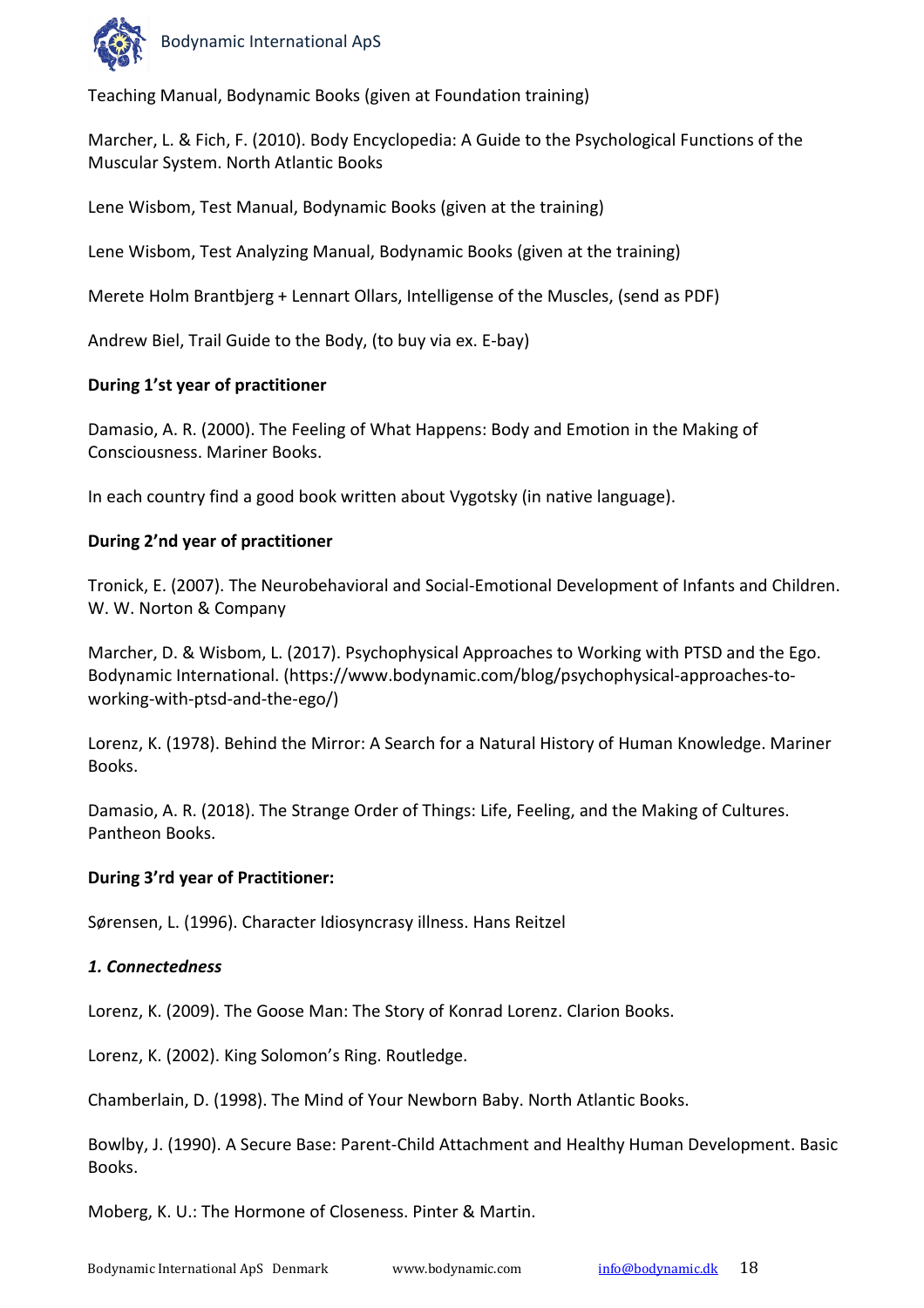

#### *2. Positioning*

Makarenko, A. S. (2001). The Road to Life. University Press of the Pacific.

Frankl, V. (1959). Man's Search for Meaning. Beacon Press.

Erikson, E. (1993). Childhood and Society. W. W. Norton & Company.

Notes: Of especially importance is the chapters about native American tribes.

#### *3. Centering*

Dürckheim, K. G. (1956). Hara: The Vital Center of Man (4th ed.). Simon & Schuster

Herrigel, E. (1999) Zen in the Art of Archery. Randomhouse.

#### *4. Boundaries*

Hall, E. T. (1982). The Hidden Dimension. Random house

Lorenz, K. (2002). Man Meets Dog. Routledge

#### *5. Grounding & reality testing*

Ford, D. (2001). The Secret of the Shadow: The Power of Owning Your Whole Story. HarperOne

Naparstek, B. (2009). Your Sixth Sense: Unlocking the Power of your Intuition. Harper Collins Publishers

#### *6. Social Balance*

Antonovsky, A. (1987). Unraveling the Mystery of Health: How People Manage Stress and Stay Well. Jossey-Bass - Note: Only first half of the book.

#### *7. Cognitive skills*

Piaget, J. (2013). The Language and Thought of the Child. Goldberg Press.

Gardner, H. (1999). Intelligence Reframed: Multiple Intelligences for the 21st Century. Basic Books

Damasio, A. R. (2018). The Strange Order of Things: Life, Feeling, and the Making of Cultures. Pantheon Books.

#### *8. Energy management*

Hicks, D. (2018). Leading with Dignity: How to Create a Culture that Brings out the Best in People. Yale University Press.

#### *9. Self-assertion*

Rogers, C. R. (1961). On Becoming a Person. Houghton Mifflin.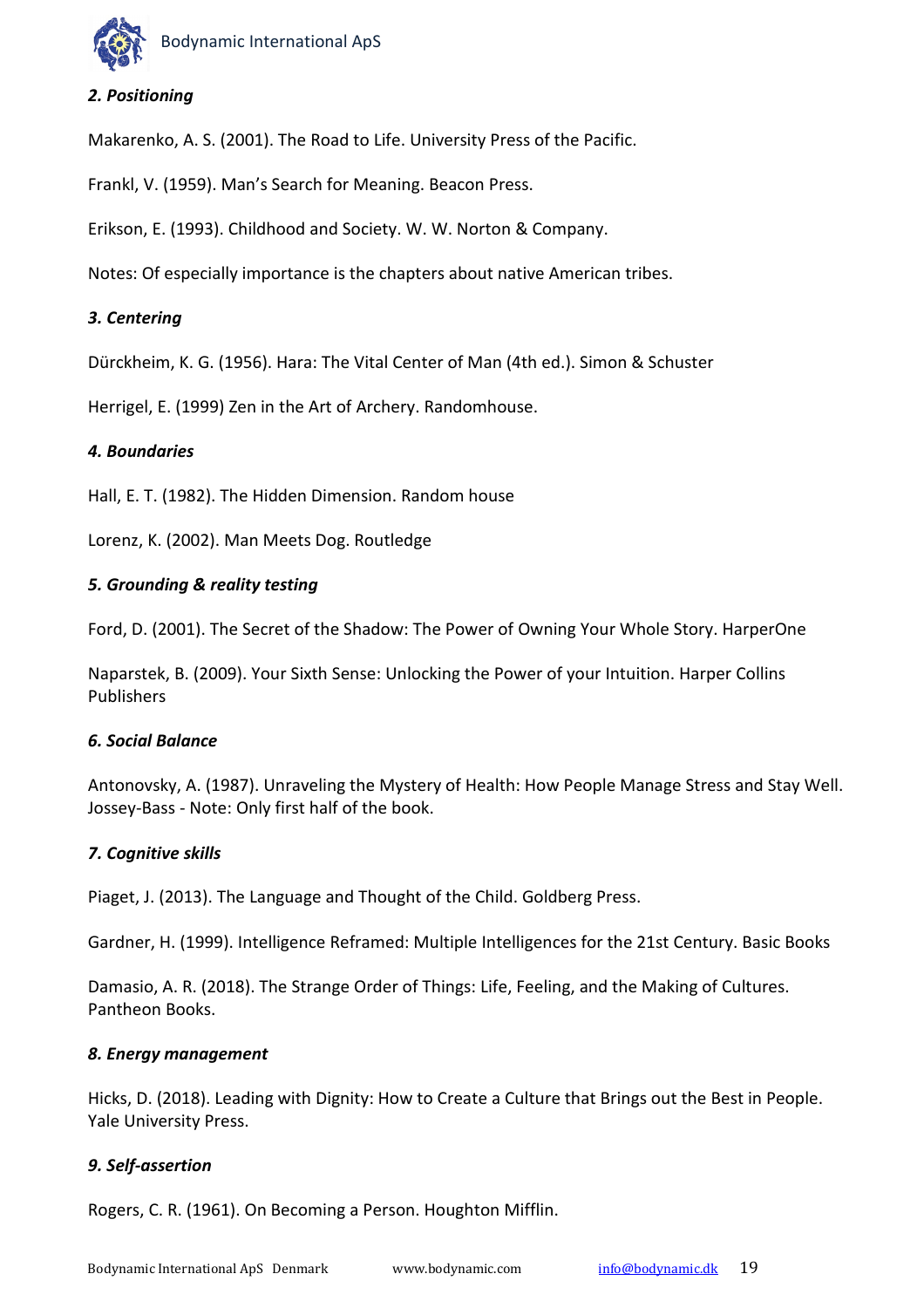

Erikson, E. H. (1978). Adulthood: Essays. W. W. Norton & Company.

Vygotsky, L. S. (1980). Mind in Society: The Development of Higher Psychological Processes. Harvard University Press.

#### *10. Pattern of interpersonal skills*

Stern. D. N. (2004). The Present Moment in Psychotherapy and Everyday Life. W. W. Norton Company

Note: Especially 1st & 2nd parts of the book.

Tronick, E. (2007). The Neurobehavioral and Social-Emotional Development of Infants and Children. W. W. Norton & Company.

Goleman, D. (2006). Social Intelligence: The New Science of Human Relationships. Bantam Books.

#### *11. Gender skills*

Grey, J. (1992). Men are from Mars and Women are from Venus. HarperCollins.

#### TEACHING METHODS

We are very concerned about how the use of teaching methods, teaching methods (Clod) and didactics (eg problem-based learning) can help our students to "arrive" at a level as "competent provider" after 4 years of training (step number 3 – 5 – in the Dreyfus model of human learning, see B Flyvbjerg's book (1991) in the bibliography) – or as "The Veludddannede Svend" (step number 3 – by 6 – to Lennart Ollars model of steps in a psychotherapist development, see article "From amateur to master" by Lennart Ollars, 1995).

To get to this third step the student must have accumulated resources in terms of knowledge, training and personally. This means that the well-educated companion have the joy of having acquired solid tools – the competent exercise can prioritize and select a target and develop plans, while it is more fluid and adapted to the specific context – with a personal commitment.

#### **The therapist's balance between knowledge, authenticity and excellence**

Resource Building is of vital importance to our human nature and philosophical approach to therapy work. What it means to build up resources can be found elsewhere in the descriptions, so instead we will involve Lennart Ollars' way to express this:

Ollars ask what a therapist needs a minimum luggage in order to do his job properly. In the article "Supervision, with the body as anchor" he replies that he needs that 3 conditions are met:

"First, the therapist needs a toolbox of tools, work and related models of understanding, preferably with a reasonable range and certainly with some tools that he knows well. Second, the therapist needs to be centered in themselves, to perceive themselves to feel and follow your own reactions and to know what he believes and thinks. Third, the therapist needs to be clearly present in the contact he has with other words, use the contact skills to can see and hear the client properly. "

#### 1. AUTHENTICITY, the ability to sense oneself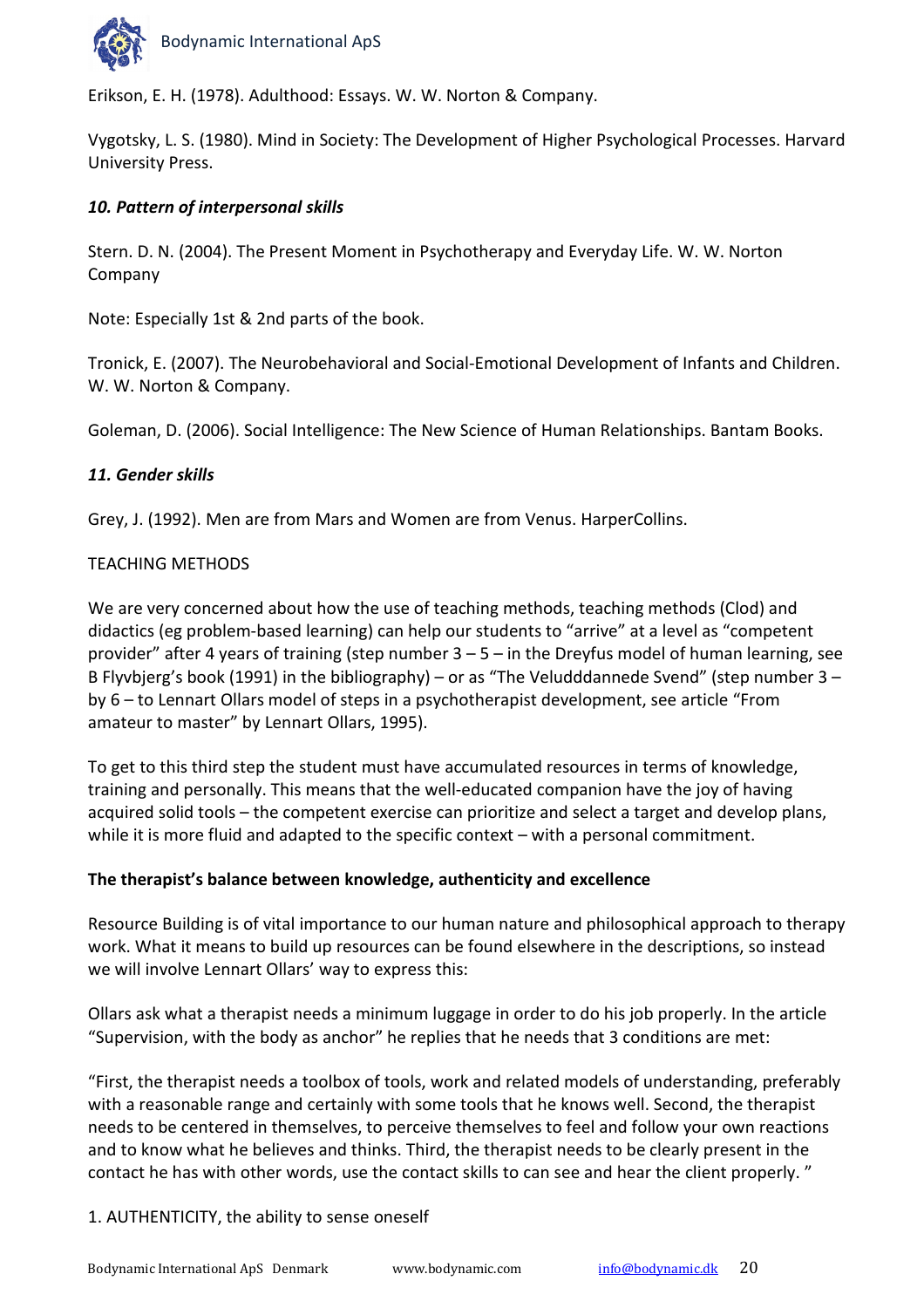

- 2. KNOWLEDGE
- 3. CONTACTNESS, the ability to hear and see the client

"If a therapeutic situation must be fertile, must so to speak, be" life "in all three poles of the triangle.

#### EDUCATIONAL IMPLICATIONS

Our premise is that man has some biologically determined psychological basic functions, which contains some fundamental learning styles. (Here we are on par with Howard Gardner and Steen Clod, see bibliography. This understanding underlies our methodological approach to train competent therapists.

We understand competence as a skill that is conscious, well spoken, concrete, volitional and stable. This definition, we have from Clod, who points out that one element of competence has 4 content dimensions namely:

- a professional dimension
- a (psychological) functioning
- a contextual dimension and

a scale dimension concerning the degree of acquisition.

For successful learning, the biologically specific learning styles recreated for the competence Functioning

"Competence" is analytically illustrated with the triangle (see above). The competent therapist has a clear self-perception (pin 1: authentication), a knowledge (pin 2) and an associated skill (pin 3). When power is appropriated is "life" in every triangle poles.

A realistic view of when the power is put into play are both dependent on the situation, the therapist is more personally involved, as the value and emotional and bodily reactions (pin 1) arise. The model in this context is understood as an illustration of how it is possible to sharpen its contact to the client (3) while maintaining contact with himself (1) and her professionalism (2).

These statements correspond to our description of the concepts of "knowledge, training and personal" as we include, when we evaluate the students.

"Knowledge" equivalent to "order" in the toolbox, congruence and overview. Knowledge section includes process knowledge (ie, relevant techniques and methods) and content knowledge (understanding models and theories).

To accommodate this part we present the students for structured knowledge base associated with language and academic concepts (eg "character structures" and "I-function") and proven analytical methods (eg "Bodyknot"). We also work with "lectures" where students get a holistic overview of an area (eg life). They are thus able to shift perspective from the close (my experience) to remove (upbringing, society). This is supported by critical-analytical, results-oriented and idea-generating group discussions that include provisions for the written assignments that students must develop during the study. This part of teaching is evaluated using the knowledge questions.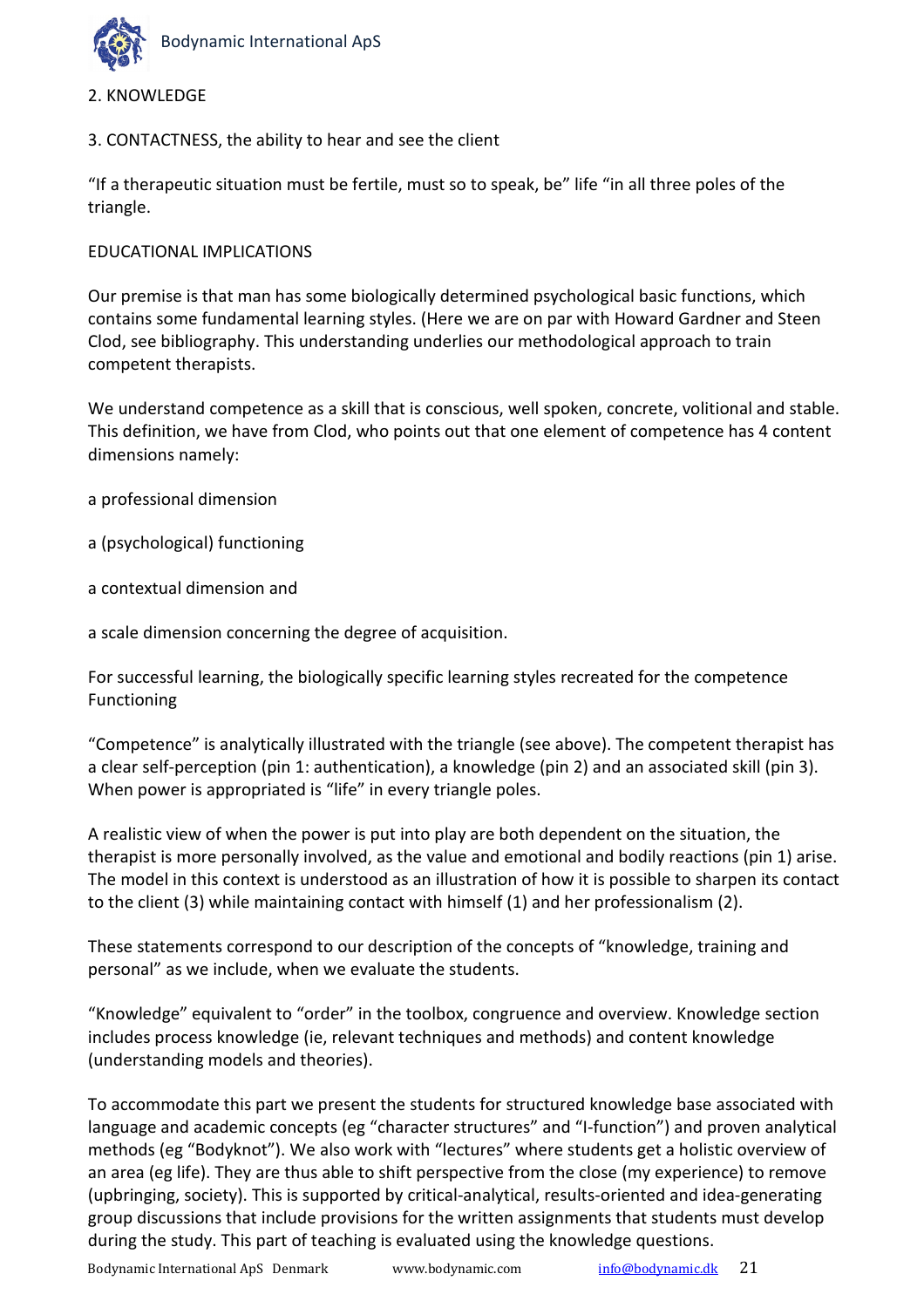

"Training" equivalent to genuine contact, to see and hear the client.

The training is oriented toward the presence of humans – a focus on human contact as a whole. This means that teaching is characterized by attention to emotions, bodily signals, contact processes and setting boundaries and a variety of conversation tools that can help create a good social contact. In this part of the teaching evaluation can be both the student's inner experiences and teacher / fellow student feedback on personal behaviour.

"The personal" match for authentication ie. to feel themselves to be able to reflect, have an observation-Ego, have values and be able to articulate them, ie. the cognitive layer is with this.

Training in "to feel oneself" is oriented toward the student's introverted sensation and awareness of bodily sensations (eg, awareness of own health). It is intended to feel physically when your own limit is reached in close contact with other people (eg "immersive and limited contact"). The evaluation is the student's subjective statements about what she makes.

Reflection is here defined as the systematic reflection.

#### REFLECTION

We distinguish between interpretation and reflection. The interpretation is the immediate understanding of the observed. We train to separate the observed and interpreted from each other in our communication model: Body Knot. The observation may be subject to content / process-ie reflection what happened or how it happened. This reflection type is used continuously in the classroom – including when we ask students to join into the 1-2-3 thing they think they have learned and how they might use it outside of the training.

The observation can also be given a light reflection that is. a hedge, why it happened. This last reflection form about the student can become aware of its basic assumptions. This also includes work with its own set of values and the way it actually gets through life as lived. Knowledge of own biography is also crucial for how to meet others. When this self-reflection is used exactly corresponds to the student working in his own therapy – and makes discoveries, insights and adjustments. This knowledge evaluated include through one of the major writing assignments in training.

#### COGNITIVE ELEMENTS

As previously stated, the triangle model, an analytical model. In practice, we alternate between the different forms of teaching, as we are constantly changing depending on what happens in the teaching situation and what the students must achieve. Although the material to be experienced at first hand, and although it is very engaging sense must all be understood – there must be a link in it – both ways. So after many tasks with sensations and feelings working on getting the cognitive element unfolded. This teaches the students that the material belongs together – and then it becomes integrated into the various models we work with (eg Ego-aspects, Ego-functions and character structure).

#### SUMMARY

In defense "From amateur to master" – a model for the description of the psychotherapeutic process of learning, based primarily on experience with in-service training in body psychotherapy, is referred to both the learning stage, and some of the pedagogy we use.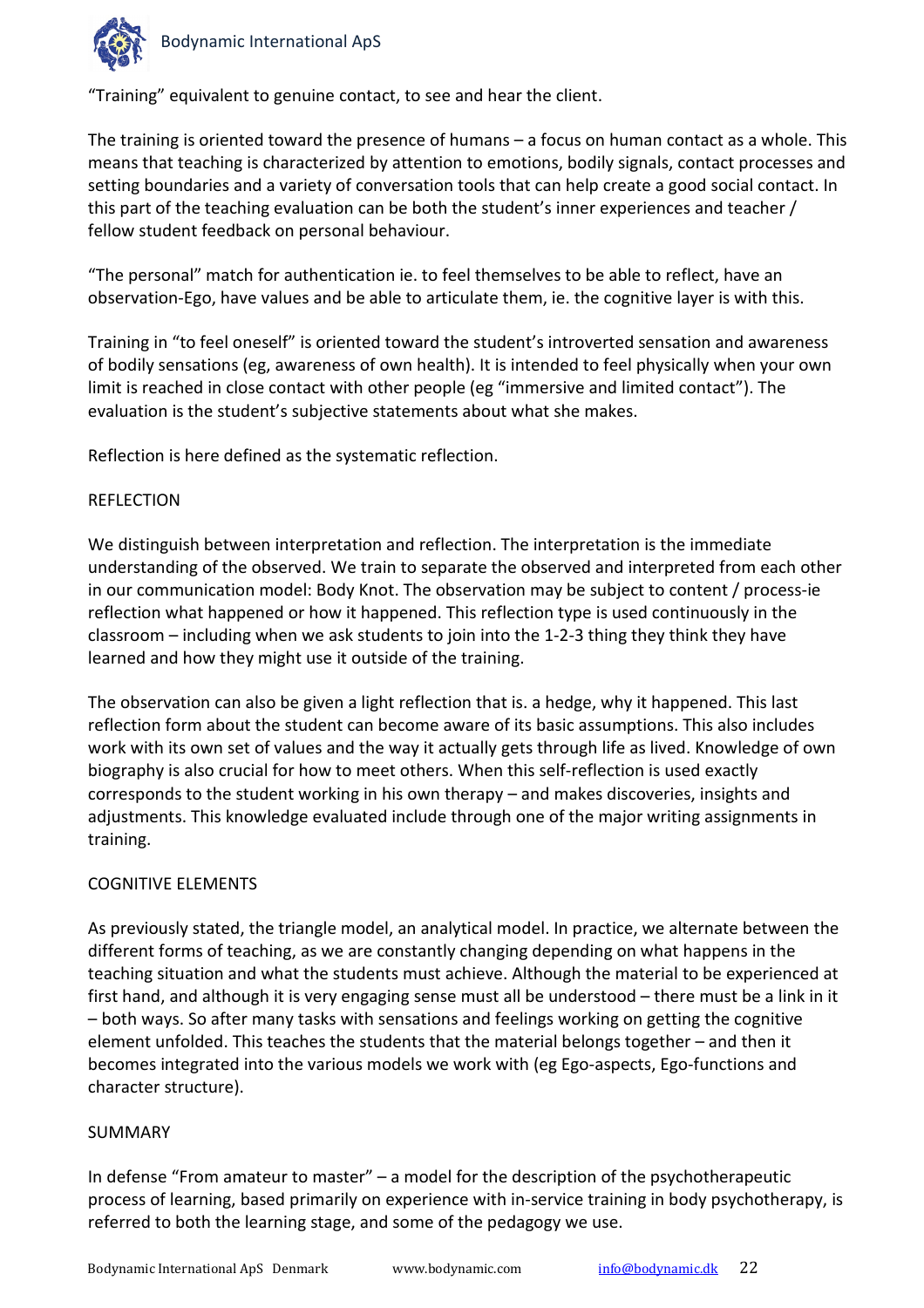

These models of human learning processes are very interesting, although we say that step 3 is fine to quit after 4 years – but we also think longer, and therefore it is important to know that Dreyfus has step 5 as the highest (expert) and step 6 (Master) as the highest – and we read Flyvbjerg, it turns out that he introduces a step 6 of the Dreyfus model, which can only be achieved when the body involved in learning, the entire organism – – while it points towards our stated goal and desire for education are: the body, mind and cognition are linked and that "Kinesthetic Learning" as a concept is one such tool.

#### SELF-THERAPY

The individual therapy sessions take place from a Bodynamic educational therapist, approved as a training therapist in Bodynamic system. Therapy course is an important part of education. The individual courses the student may have worked with personal themes and character traits, while the process is a kind of "learn-analysis". It is in individual therapy the student experience treatment form in practice on his own body and its own reality.

It is the student's responsibility (to training) to get the required hours in a sequence. A sequence corresponding to 20-25 times per year, ie. agreements around. every 14 days. Self Therapy program must be at least 80 hours (each 45 minutes) – and they can be taken individually or in groups. At least 60 hours must be taken individually and 20 hours may be in group therapy hours. "1 therapy hour" = 45 minutes.

Self-Therapy when started before Foundation training / education startup can be approved as part of these hours. It is assumed that the hours have been in a course and is conducted in an approved training therapist. – Up to half of the hours may be prior to training start and exactly how many therapy hours completed before the start of training, which can be credited, will always be decided on an individual assessment.

The specific content of the therapies is the student's private affair

The purpose of the therapy process is a character analytic treatment of the student. A character analysis / systematic character analytic work can take place when the student is in a certain balance in his adult life, working, networking, etc. works fairly. Students, who have been exposed to shocks that give rise to post-traumatic stress, must also work with this.

In connection with the annual evaluation report on training the students on the extent and nature of his therapy. In addition, the content of the therapy, as previously mentioned, the student's "private" – with what and how to work in therapy is a matter between the therapist and student. The students decide to what extent he or she wishes to share experiences from therapy by teammates and teachers. The therapy takes place with other words in a "closed therapeutic space." Therapist is confidential, and there is no communication between therapist and teacher / school responsible for the content of therapy, just as the therapist does not in any way participate in the evaluation of the student.

This does not of course to teachers in training can recommend a student to work on specific themes.

The program has been approved by the course commences therapist, and this familiar program structure and the requirements of training places for the students, but the therapist determines sovereign – along with the student how the student individual therapy process to take place. Including whether it is appropriate to work some of the time in a group.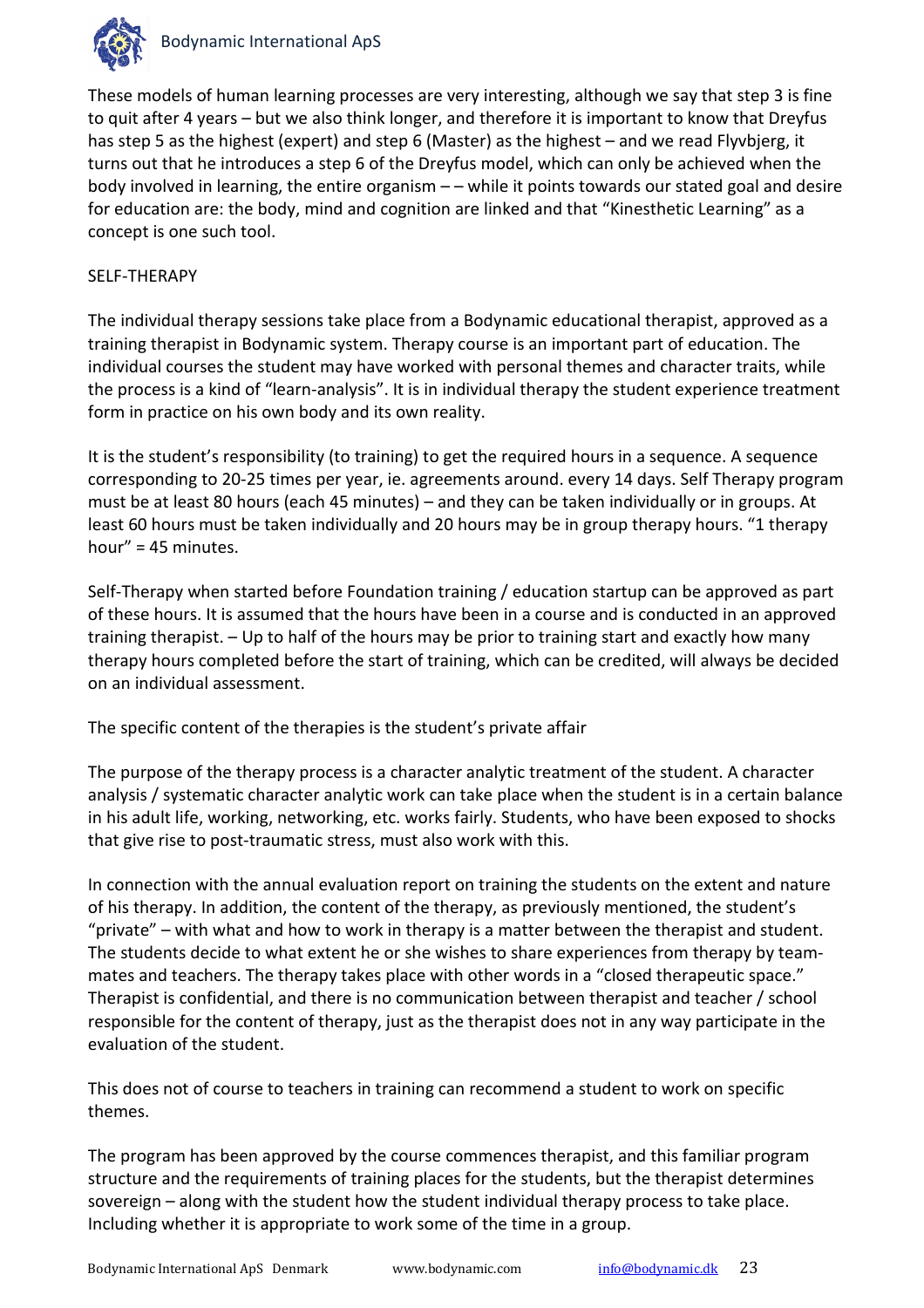

Educational Therapy process is usually carried from one and the same therapist. Therapist Change can happen in a few cases, eg if a student gets a strong need to work with a therapist of the opposite sex (change from male to female therapist or vice versa). In case of change will the therapist's assessment be extremely crucial. The decision taken by the therapist and student and not by training, although faculty members are likely to have views. Training must be informed.

For the student is expected partly to have extensive knowledge of their own characterological features and that these have been worked to a degree so he / she can work with others resolved issues. It is in this context education decision when the 80 hours is "enough" – that is, whether it requires several hours.

EXAMINATIONS - the path from apprentice to master

We teach so that the material is taught at different levels, depending on our assessment of intrinsic importance to meet the proposed objectives:

#### **The students must**

- A. I am aware of the material
- B. could indicate anything from factual material
- C. to obtain a description of a content
- D. could explain the relationships and connections in the material and
- E. analyze the material they worked with.

#### **THE 7 EXAMS**

Students must have a level of attendance of eighty percent (80%).

**1st:** To conclude the first year – Foundation – is a written exam with a number of questions that test students' knowledge of the material, primarily on character structure, but also about other topics, including communication model Bodyknot. Can students define and describe the content of models and concepts. Internal examiner. The assignment is assessed as passed or failed. It involves 100 questions to be rated as true or false. A success rate of 70% is required to pass.

**2nd:** At the end of the second year submitted a written paper, ca. 15 pages, where students must demonstrate, describe and explain the concepts of Life form analysis in relation to themselves and to earlier generations – where the parent is the most important. The students must also involve consideration of the importance of life-forms of the resources and gaps, they have today. Internal examiner. The assignment is assessed as passed, failed, – and so there must either write a completely new task or the student is asked to supplement with something specific, depending on the character deficiencies.

**3rd:** At the beginning of forth year at course 11 is a practical exam in psychomotor anatomy. The student draws a slip which indicated a number of muscles.

The student must declare and describe how these muscles originate and booklets on how to move the body parts that move, how they trained, what movements a child will use muscles.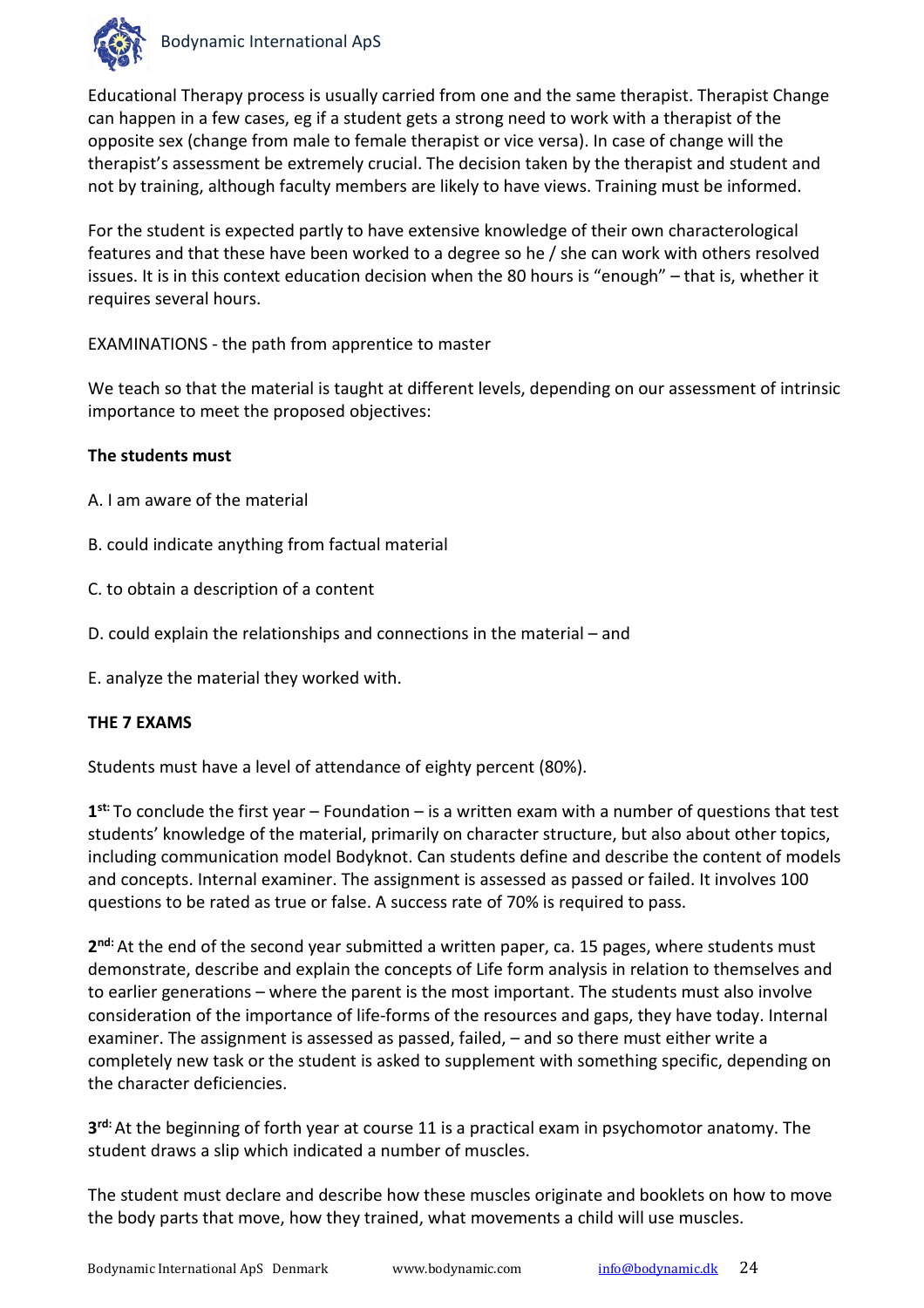

Internal examiner. External examiner. Pass or fail depending on the ability to correctly specify and describe 7 different muscles.

**4th:** During the fourth years later after 3 ½ years must be handed a written self-therapy assignment, 25 pages, where the student describes and explains approx. 1 / 2 years of continuous therapy course (selected from the period when the student has gone into their own therapy). The exam paper must state how the student understands Bodynamic theory in relation to themselves and how the student has changed, described by examples, where body and muscles are specifically involved.

Internal examiner. External examiner. The assignment is assessed as passed, failed, and such that there must either write a completely new task or the student is asked to supplement with something specific, depending on the character deficiencies.

**5th + 6th:** In the course of 14 fourth years, 2 exams, both oral.

**5th:** The first one is how to analyze a Full Bodymap with short Life Stories of a client not known to the student. The student draws a Bodymap and paper on which a case is described. Therapy Contract, present a brief life history and past history is provided with the BodyMap. One Piece folder read and analyze and explain the resources and problems. The other information is analysed and a treatment plan is proposed with justification, from Bodynamic's theories and models. A forecast drawn. Internal examiner. External examiner. Pass or Fail.

**6th:** Aquarium exam, oral, the student is conducting therapy with a fellow student for 20 min with teacher and censor present. Pass or fail after supervision on the work.

**7th:** Final assignment (see later)

The final exam consists of written and oral parts. Internal examiner and external examiner and graded according to 12-point scale. Must be delivered within 2 years after completion of training.

#### ASSIGNMENT OF LIFE HISTORY

The student must submit a written assignment of his life story for the teaching of life forms. The task is assessed pass / fail. The assignment must be submitted and approved before the student is recommended for examination.

#### ASSIGNMENT OF THEIR OWN THERAPY SESSIONS

In the final part of the training, students must write an essay about her individual course of therapy. This task should demonstrate that the student has insight into his own character structure and is capable of understanding point of view and hold its own process and reality. The assignment will be evaluated by two persons and partly one of education teachers, and partly by an external examiner (a therapist who is affiliated Bodynamic) who are not familiar with the student. The student's supervisor and the supervisor of the student's therapist will not be one of these.

#### **WORKGROUPS**

Between training courses using the student part time working, where they practice anatomy and psychological muscle function, exercises, therapy, training, skill training, discusses the theory and models and other collegial exchange. Participation in these groups is mandatory, what happens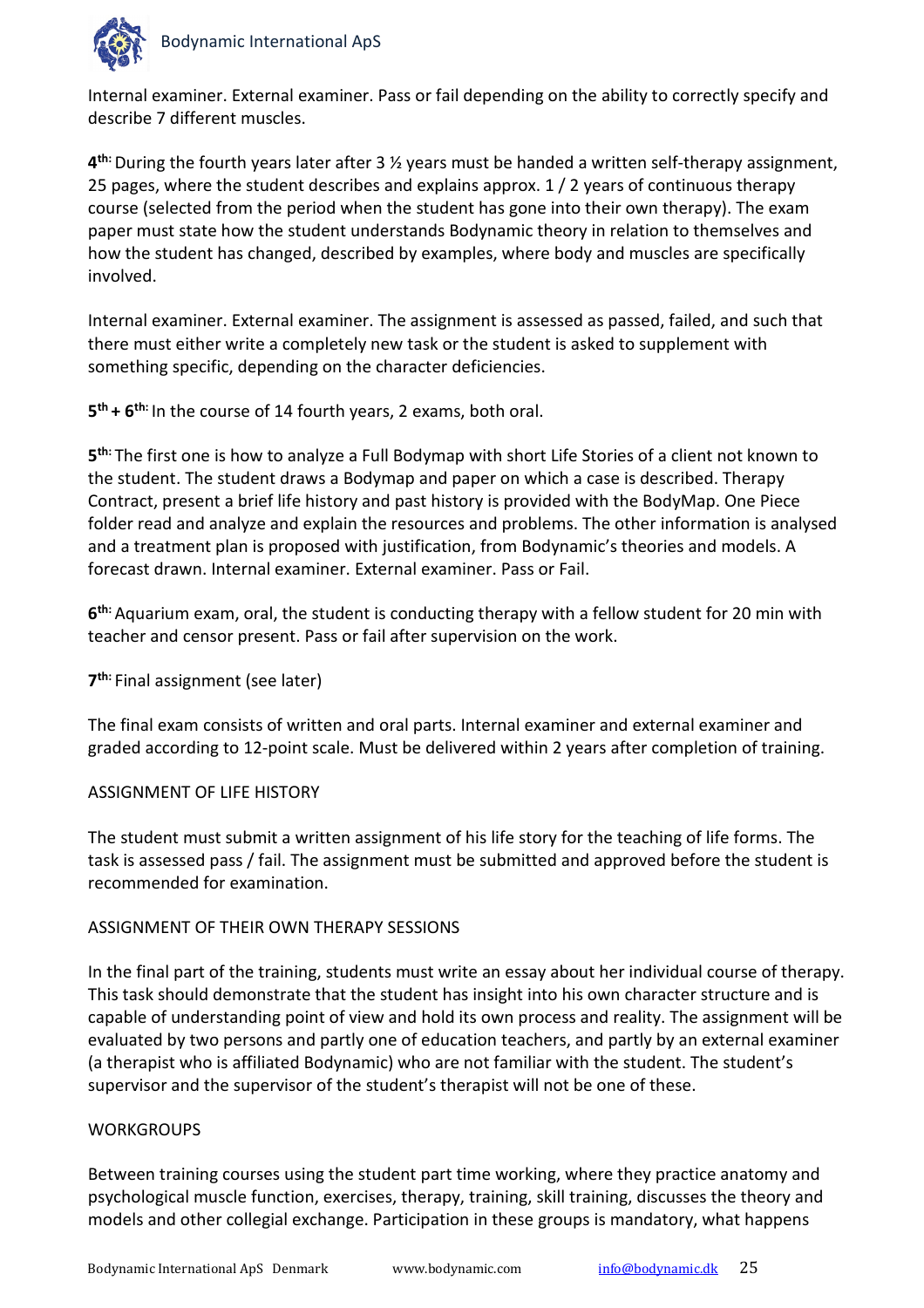

here a lot of important preparation, integration and training as the students also learn a lot from following each other's professional and personal process.

#### **SUPERVISION**

Supervision is carried out by a supervisor in Bodynamic system approved by the program. Ideally, the supervisor is not a teacher in training, but this requirement, we can not always respond fully.

Supervision classes are an important part of education at Bodynamic International. It is during those hours, the student gets a substantial part of his guidance and support in using the methods in Bodynamic Therapy on clients and groups. Supervisor is one of the two persons with the final evaluation of the student before the exam.

The program provides a number of formal requirements for super-vision. The student must receive a minimum of 80 hours of supervision, at a Bodynamic educational supervisor. The 40 are in their own cases. In addition, 3-hour video supervision – a 2 hour video recording.

Of the 40 supervision hours shall be 20 hours with supervisor alone and 20 hours in the group.

In addition, students must attend at least 40 hours in small groups (2-4 participants), where others are supervised by the same supervisor. Minimum 20 hours must be attended on fellow supervision. "1 supervision hour" = 45 minutes.

The part of the super-vision is going on in small groups must be done together with others who are in the same education and targeted courses for examination.

Supervision must be in a sequence. Is there a prolonged interruption in the process, or the student is inexperienced as a therapist must extension is expected.

Supervision is one of the places where the student can choose a specialization, as hours may be used alone for Supervision of individual therapy with adults working with children or wholly or partially on work with groups.

#### PSYCHOMOTOR EXAM

After the first 10 sub-courses at Practitioner training, the student up to an extended verbal psychomotor anatomy exam.

The student's skills are assessed as passed or failed.

#### SELF-EVALUATION AND EVALUATION DURING THE COURSE OF STUDY

The student will have developed an accurate self-assessment, both in terms of personal skills as a professional and interpersonal skills are an important part of education. An accurate self-perception is a prerequisite for being able to work constructively with others, both privately and in particular also as a therapist or teacher.

Along the way throughout the program develops skills in evaluating themselves in several ways. Some are trained in skills training, including training and group therapy education training under direct supervision of training courses. Some are trained in cooperation with the supervisor.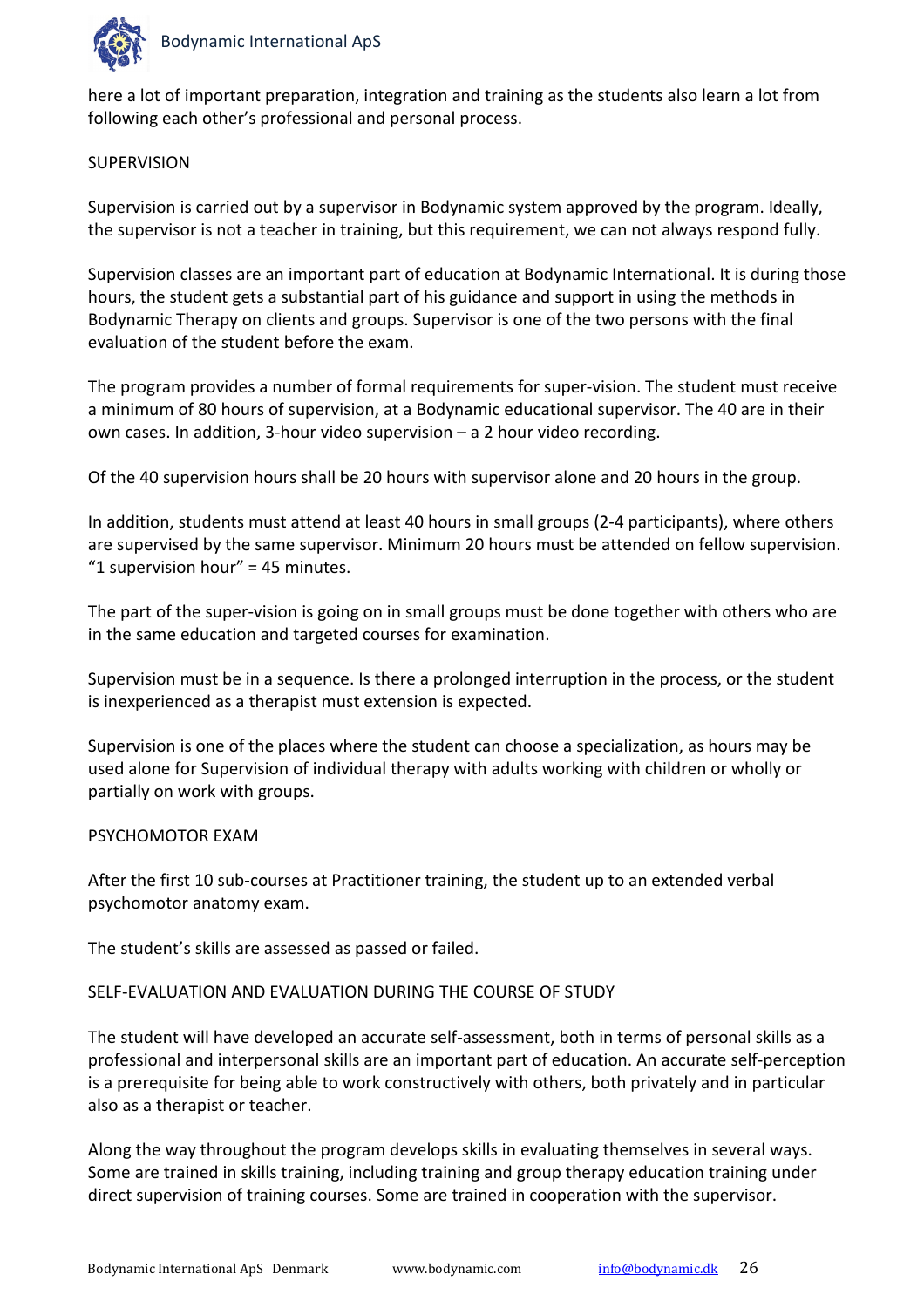

Finally out that through education, an annual assessment process that includes self-assessment and evaluation from and dialogue with teachers.

#### OTHER REQUIREMENTS BEFORE THE FINAL EXAM

The student must before exam have at least 4 courses as a therapist or teacher in Bodynamic psychotherapy in supervision.

Before the exam, students approx. midway through the supervision process bring one therapy or teaching on video at least 2 hours. This is reviewed and discussed with the supervisor at least 3 hours. The student must be prepared for the supervisor may require / recommend to see more video clips or listen to audiotapes. Instead of video, supervisors attend a therapy session or a training session.

The teachers' and supervisor's assessment of the students – after completing training and meeting the above requirements – can be set for examination.

The general requirement is that the student has worked or had insight into his own character structure to such an extent that these do not interfere when the student works as a therapist.

Both a general therapist skills, the ability of the students have dealt with all the character structure and I functions as a therapist, and the aforementioned degree of personal clarity, it must be shown by super-vision. Likewise, it must be seen, the student uses the theory and the methods included in Bodynamic Psychotherapy.

#### FINAL WRITTEN ASSIGNMENT

Before the student by the supervisor can be set for examination must be submitted one further final written assignment, this time on a course where the student's therapist or trainer – Scope 25- 30 pages.

This task forms the basis for final evaluation up to the examination.

The assignment will therefore only be finally dealt with according to other requirements are met:

passed examinations, the required number of therapy and supervision hours, other tasks written and approved, etc.

The task assessed by the supervisor (examiner) and external examiner, who discusses task and feedback with the student. If the task is answered and defended satisfactorily (after 12-point scale) the student has passed the final exam and may use the title Bodynamic Psychotherapist.

The norm will be examinations 1-2 years after the end of the gradient, and students are expected to complete the study with exam within 6 years after the start.

#### EXAM EXEMPTION

If the student completes his education with examination later than 6 years after the start, students should expect that the program requires updates about newly developed methods or theory within Bodynamic Analysis and Psychotherapy before the exam will be accepted. There must be sought dispensation.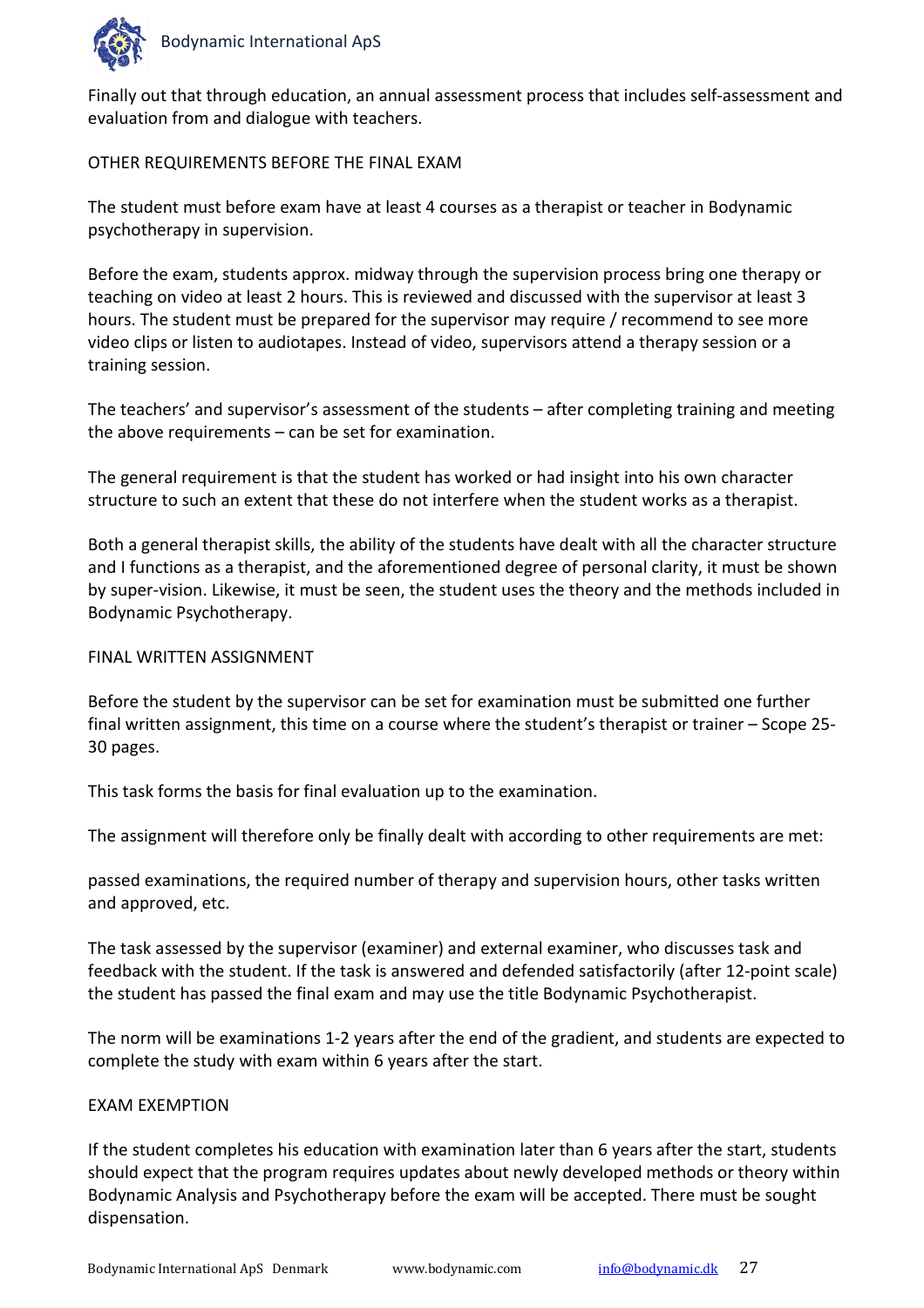

PARTICIPATING IN THERAPY SESSIONS / TRAINING WHILE PARTICIPATING IN TRAINING TO BODYNAMIC PSYCHOTHERAPIST

It is a rule that students do not go in the second therapeutic treatment or education while training to Bodynamic Psychotherapist.

Boundaries of the other therapeutical treatments is the educational therapist decision The therapist determines whether desire for other treatment is an attempt to get energy out of the therapy process, or a possible relevant support process.

If the student wishes to participate in other educational activities, the question of dialogue with faculty members. The main rule 'no other education' is not a denigration of other methods or working. But just based on experience that you learn a system best by concentrating on this one for a longer continuous period. Moreover, the different systems work from a different humanity and pedagogical method. Based on our knowledge and experience, it might be decidedly harmful while taking part in training in systems, whose humanity and teaching methods differ in very important areas.

Theory / Method 138 (foundation) + 535 (practitioner) – in all 673 hours *(teaching hours = 45 min)* Therapy a total of 45 (foundation) + 130 (practitioner) + 80 (outside) – in all 255 hours Supervision total of 37 (foundation) 149 (practitioner) + 80 (outside) – in all 266 hours

The whole education in total **1148 hours**

Hadi B. Marcher CEO Bodynamic International ApS

Copyright © 2022 Bodynamic International ApS | All rights reserved | Reservation to printing errors and changes | Tlf: (Int.+45) 28 74 86 50 [info@bodynamic.dk](mailto:info@bodynamic.dk)

#### **Time figures (scale), distributed on both subjects, courses – and the total volume**

Can be 4 x 5 days or 3 x 6 days with same content

Kat plus T and S correspond to evaluation criteria on 4 categories

#### **FOUNDATION TRAINING – FIRST YEAR**

#### *Course 1 Foundation training*

| Subjects      |                      | Hours          | Kat plus | $\mathsf T$ | S |
|---------------|----------------------|----------------|----------|-------------|---|
| 1             | therapeutic theories | 4              | 1        |             |   |
| $\mathcal{L}$ | character theory     | 21             | $1 + 4$  | 4           | 3 |
| 3             | <b>Team building</b> | $\overline{2}$ | $1 + 4$  | 5           | 1 |
| 6             | communication        | 7              | $1 + 4$  |             | 1 |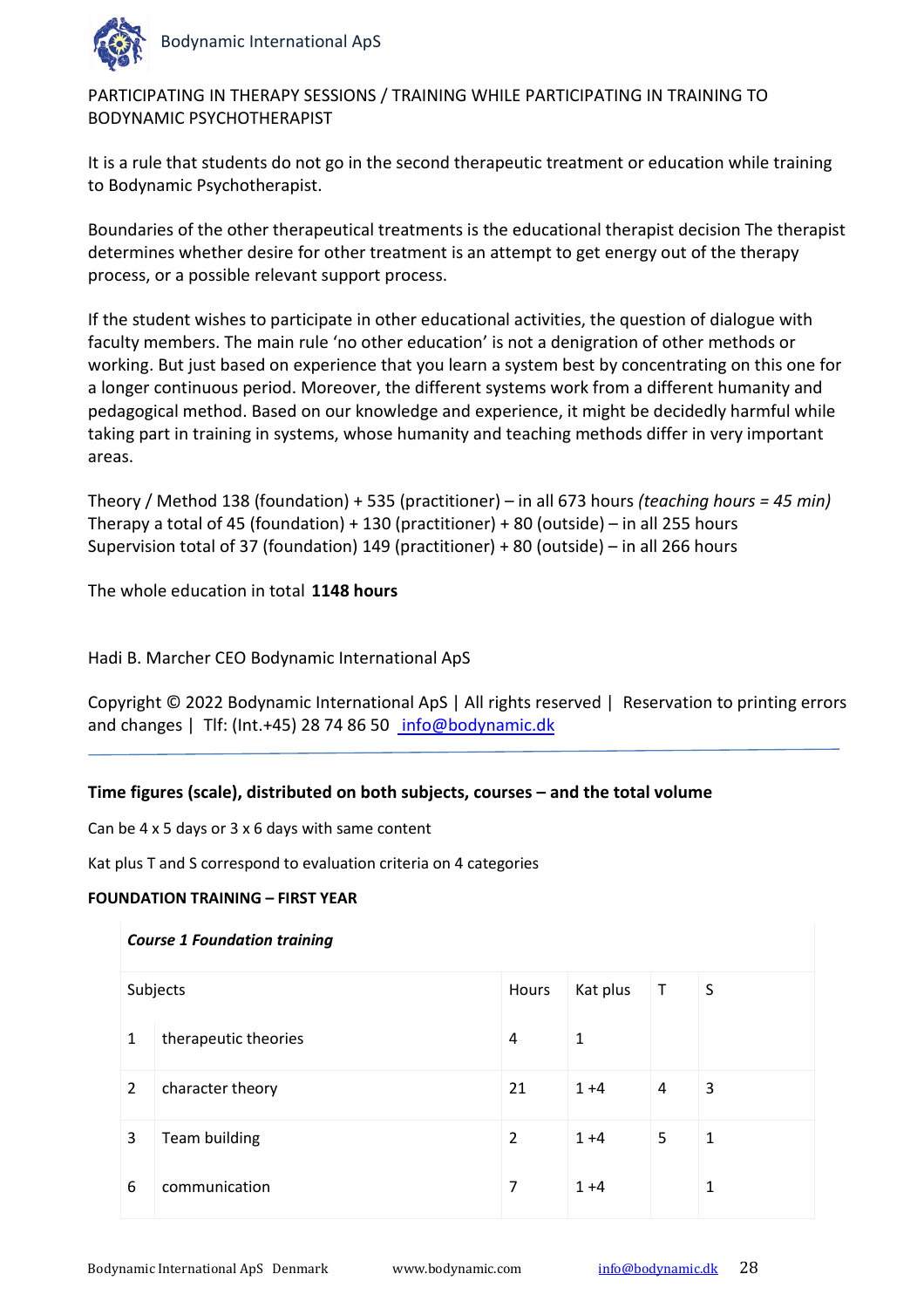| $\overline{7}$          | therapy training                    | $\overline{2}$ | $1 + 4$        | $\mathbf{1}$   | 3                       |  |
|-------------------------|-------------------------------------|----------------|----------------|----------------|-------------------------|--|
| 8                       | ethics                              | $\mathbf{1}$   | $\mathbf{1}$   |                |                         |  |
| 9                       | therapy / self-reflection           | 10             | $\overline{2}$ | (10)           |                         |  |
| 10                      | supervision                         | 8              | 3              |                | (8)                     |  |
| Total                   |                                     | 55             |                |                |                         |  |
|                         | <b>Course 2 Foundation training</b> |                |                |                |                         |  |
|                         | Subjects                            | Hours          | Kat plus       | $\top$         | S                       |  |
| $\overline{2}$          | character theory                    | 18             | $1 + 4$        | $\overline{3}$ |                         |  |
| $\overline{3}$          | Team building                       | $\overline{2}$ | $1 + 4$        | 5              | $\overline{2}$          |  |
| $\overline{\mathbf{4}}$ | psychomotor anatomy                 | $\overline{2}$ | $1 + 4$        |                | $\mathbf{1}$            |  |
| 5                       | kinesthetic learning                | 6              | $1 + 4$        | $\overline{2}$ | $\overline{2}$          |  |
| 6                       | communication                       | $\overline{2}$ | $1 + 4$        | $\mathbf{1}$   | 3                       |  |
| $\overline{7}$          | therapy training                    | $\overline{2}$ | $1 + 4$        | $\mathbf{1}$   | 3                       |  |
| 9                       | therapy / self-reflection           | 12             | $\overline{2}$ | (12)           |                         |  |
| 10                      | supervision                         | 11             | 3              | 3              | (11)                    |  |
| Total                   |                                     | 55             |                |                |                         |  |
|                         | <b>Course 3 Foundation training</b> |                |                |                |                         |  |
|                         | Subjects                            | Hours          | Kat plus       | $\sf T$        | $\sf S$                 |  |
| $\overline{2}$          | character theory                    | 27             | $1 + 4$        | 5              | $\overline{\mathbf{3}}$ |  |
| 3                       | Team building                       | $\mathbf{1}$   | $1 + 4$        | $\overline{3}$ |                         |  |
| 5                       | kinesthetic learning                | 6              | $1 + 4$        | $\overline{2}$ | $\overline{2}$          |  |
| 6                       | communication                       | $\overline{2}$ | $1 + 4$        |                |                         |  |
| $\overline{7}$          | therapy training                    | $\mathbf 1$    | $1 + 4$        | $\mathbf 1$    | $\overline{2}$          |  |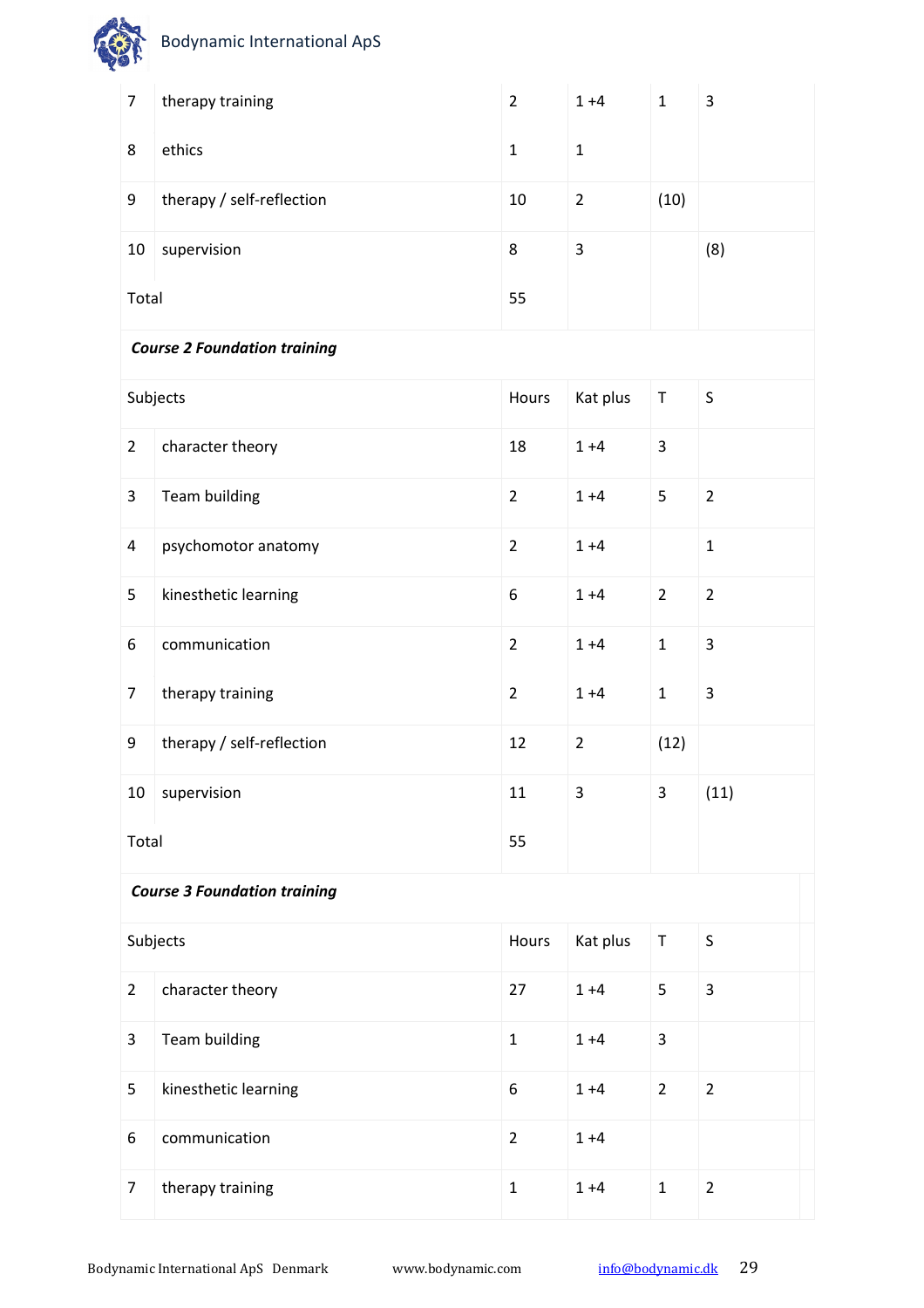| 9                       | therapy                                   | 11                      | $\overline{2}$ | (11)                    |                         |  |
|-------------------------|-------------------------------------------|-------------------------|----------------|-------------------------|-------------------------|--|
| 10                      | supervision                               | $\overline{7}$          | 3              |                         | (7)                     |  |
| Total                   |                                           | 55                      |                |                         |                         |  |
|                         | <b>Class 4 Foundation training</b>        |                         |                |                         |                         |  |
|                         | Subjects                                  | Hours                   | Kat plus       | $\sf T$                 | $\sf S$                 |  |
| $\overline{2}$          | character theory                          | 13                      | $1 + 4$        |                         | $\overline{\mathbf{4}}$ |  |
| 3                       | team building                             | $\overline{7}$          | $1 + 4$        | 5                       | $\overline{2}$          |  |
| 5                       | kinesthetic learning                      | 3                       | $1 + 4$        | $\mathbf{1}$            | $\mathbf 1$             |  |
| 6                       | communication                             | $\overline{7}$          | $1 + 4$        | $\mathbf{1}$            | $\mathbf 1$             |  |
| $\overline{7}$          | therapy training                          | $\overline{2}$          | $1 + 4$        | $\mathbf{1}$            | 3                       |  |
| 8                       | ethics - Evaluation                       |                         | $\overline{2}$ | $\overline{\mathbf{4}}$ |                         |  |
| 9                       | therapy                                   | 12                      | $\overline{2}$ | (12)                    |                         |  |
| 10                      | supervision                               | 11                      | 3              |                         | (11)                    |  |
| Total                   |                                           | 55                      |                |                         |                         |  |
|                         | <b>Total hours of Foundation training</b> |                         |                |                         |                         |  |
|                         | Subjects                                  | Hours                   | Kat plus       | $\mathsf T$             | $\sf S$                 |  |
| $\mathbf{1}$            |                                           | $\overline{\mathbf{4}}$ | $\mathbf{1}$   |                         |                         |  |
| $\overline{2}$          |                                           | 79                      | $1 + 4$        | 12                      | 10                      |  |
| $\overline{\mathbf{3}}$ |                                           | 12                      | $1 + 4$        | 18                      | 05                      |  |
| $\overline{4}$          |                                           | $\overline{2}$          | $1 + 4$        |                         | 01                      |  |
| 5                       |                                           | 15                      | $1 + 4$        | 05                      | 05                      |  |
| 6                       |                                           | $18\,$                  | $1 + 4$        | 02                      | 05                      |  |
| $\overline{7}$          |                                           | $\overline{7}$          | $1 + 4$        | 04                      | 11                      |  |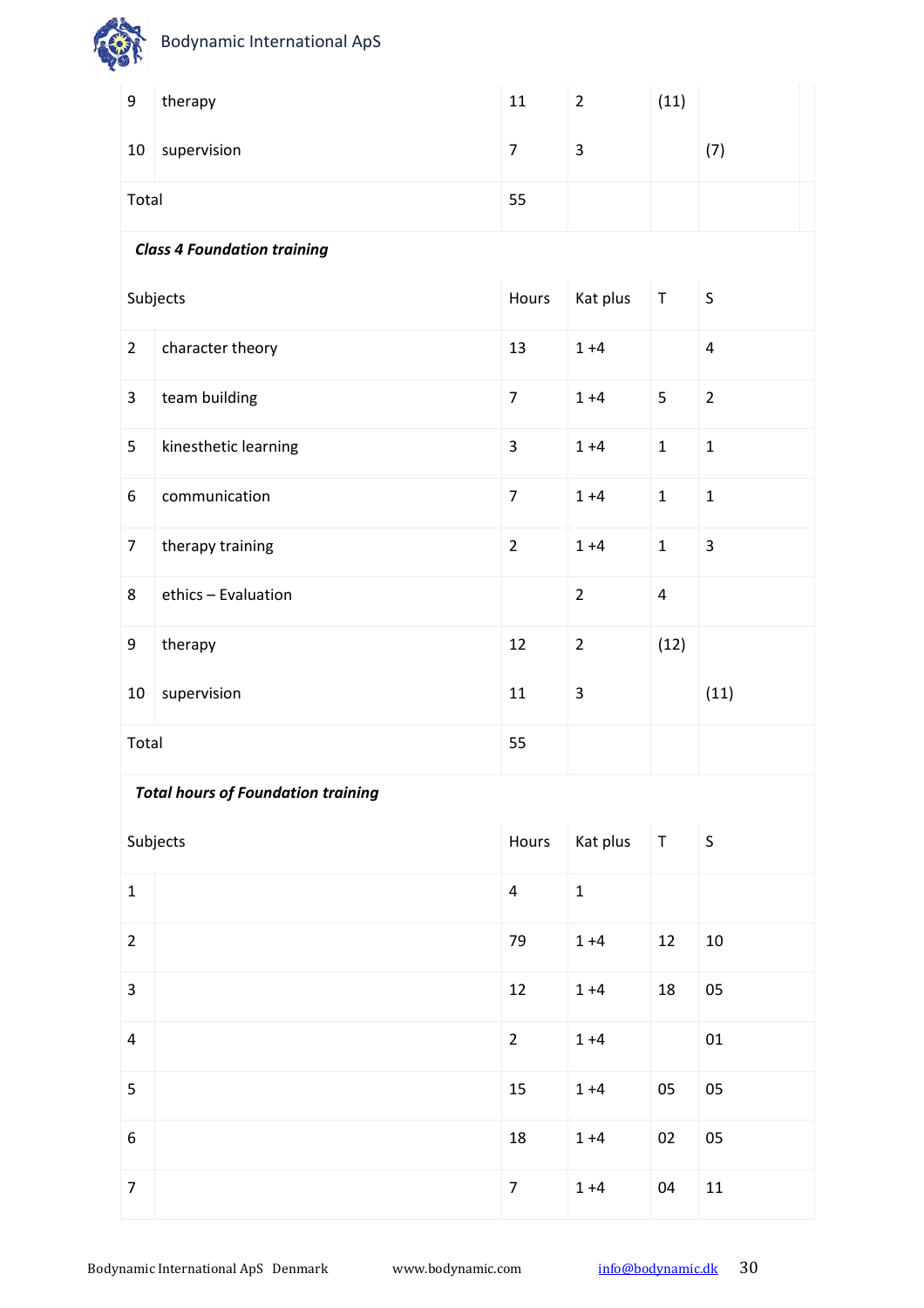|   | <b>Bodynamic International ApS</b> |   |
|---|------------------------------------|---|
| 8 |                                    | 1 |

I

| ັ     |             | <b>.</b> | <u>д.</u>      |      |      |
|-------|-------------|----------|----------------|------|------|
| 8     |             |          | $\overline{2}$ | 04   |      |
| 9     | therapy     |          |                | (45) |      |
| 10    | Supervision |          |                |      | (37) |
| Total |             | 138      |                | 45   | 37   |

## *Practitioner Training, the last three years*

As the courses are equally distributed over 3 years – in some countries 3½ years, we have not made a count for each year. In most countries it is divided in 5 x 5 days per year equivalent to 15 trainings, in other is divided to 4 x 6 days per year, equivalent to 12 trainings.

Below we give the details of the most common – the 15 trainings

| <b>Course 1 Practitioner training</b> |                                         |                                       |                |                |                |  |  |  |
|---------------------------------------|-----------------------------------------|---------------------------------------|----------------|----------------|----------------|--|--|--|
|                                       | S<br>Subjects<br>Kat plus<br>T<br>Hours |                                       |                |                |                |  |  |  |
| $\mathbf 1$                           | Therapeutic theories                    | 18                                    | $\mathbf 1$    |                |                |  |  |  |
| $\overline{2}$                        | Fundamentals                            | 12                                    | $1 + 4$        | $\overline{4}$ | $\mathbf 1$    |  |  |  |
| 3                                     | Team building                           | 10                                    | $1 + 4$        | $\mathbf 1$    |                |  |  |  |
| $\overline{4}$                        | psychomotor anatomy                     | 10                                    | $1 + 4$        |                |                |  |  |  |
| $\mathcal{G}$                         | Therapy                                 | 5                                     | $\overline{2}$ | (5)            |                |  |  |  |
| 10                                    | Supervision                             | $\mathbf 1$                           | 3              |                | (1)            |  |  |  |
|                                       | Total                                   | 54                                    |                |                |                |  |  |  |
|                                       |                                         | <b>Course 2 Practitioner training</b> |                |                |                |  |  |  |
|                                       | Subjects                                | Hours                                 | Kat plus       | T              | S              |  |  |  |
| $1\,$                                 | Our history                             | 6                                     | $\mathbf 1$    | $1\,$          | 3              |  |  |  |
| $\overline{2}$                        | Lifeforms                               | 11                                    | $1 + 4$        | $\mathbf 1$    | $\mathbf 1$    |  |  |  |
| $\overline{2}$                        | Life story B-elements                   | $\overline{4}$                        | $1 + 4$        | 20             | $\overline{2}$ |  |  |  |
| 3                                     | Team building                           | 11                                    | $1 + 4$        | $\mathbf 1$    | 4              |  |  |  |
| $\overline{9}$                        | Therapy                                 | 30                                    | $\overline{2}$ | (30)           |                |  |  |  |
| 10                                    | Supervision                             | 10                                    | 3              |                | (10)           |  |  |  |
|                                       | Total                                   | 54                                    |                |                |                |  |  |  |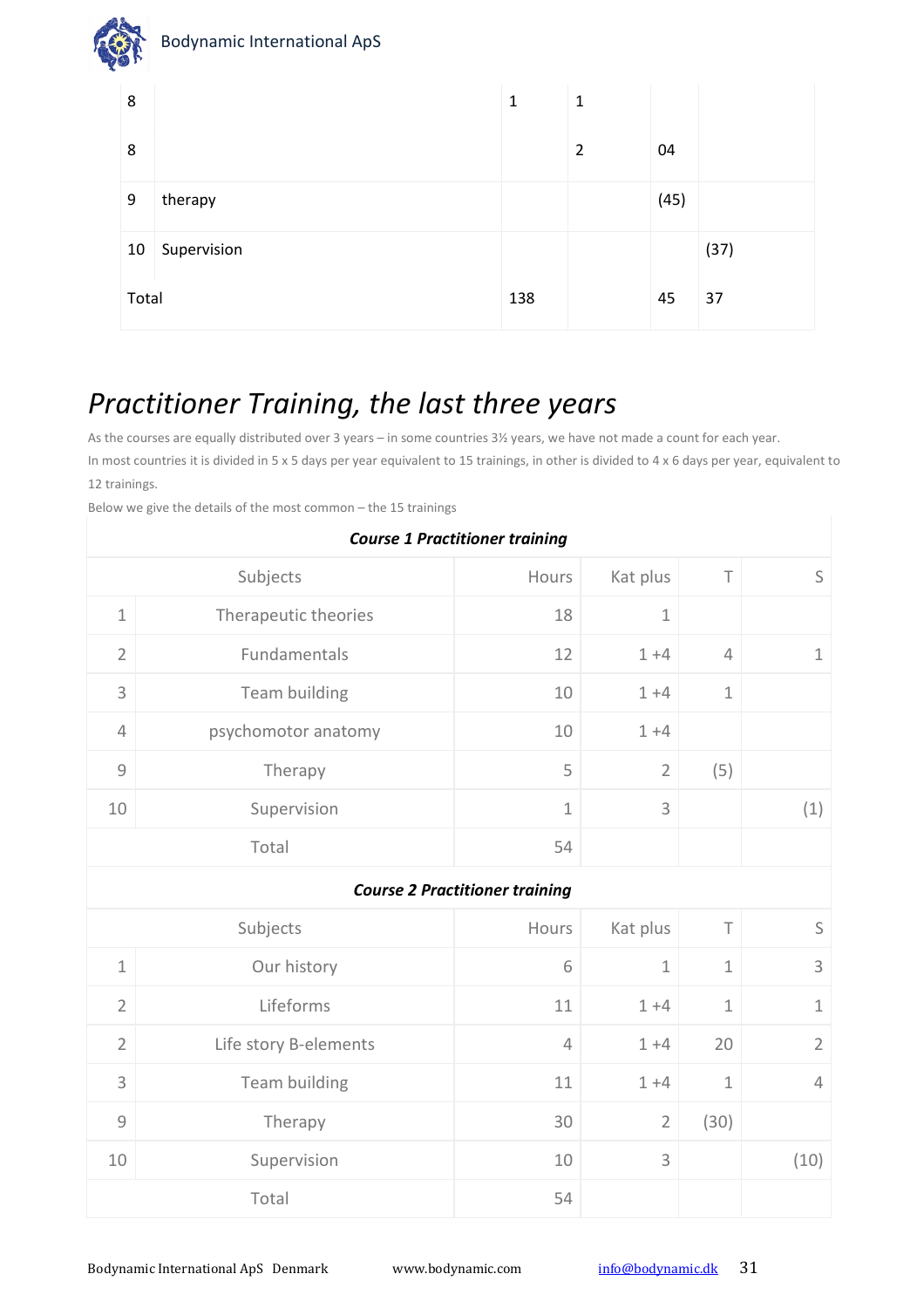

| $\mathsf S$    | $\top$                    | Kat plus    | Hours                                 | Subjects                 |                                                           |
|----------------|---------------------------|-------------|---------------------------------------|--------------------------|-----------------------------------------------------------|
| 3              | $1\,$                     | $1 + 4$     | $1\,$                                 | Team building            | $\mathsf{3}$                                              |
| $1\,$          |                           | $1 + 4$     | 10                                    | Psychomotor anatomy      | $\overline{4}$                                            |
| $\overline{2}$ | $1\,$                     | $1 + 4$     | 14                                    | Kinesthetic learning     | 5                                                         |
| $\overline{2}$ |                           | $1 + 4$     | $\overline{2}$                        | Communication            | 6                                                         |
| $\sqrt{4}$     | 3                         | $1 + 4$     | 6                                     | therapy training         | $\overline{ }$                                            |
| $\mathbf 1$    |                           | $\mathbf 1$ | $\overline{2}$                        | Ethics                   | $\,8\,$                                                   |
|                | (6)                       |             | 6                                     | Therapy                  | $\mathcal{G}% _{M_{1},M_{2}}^{\alpha,\beta}(\varepsilon)$ |
|                | (13)                      |             | 13                                    | Supervision              | $10$                                                      |
|                |                           |             | 54                                    | Total                    |                                                           |
|                |                           |             | <b>Course 4 Practitioner training</b> |                          |                                                           |
| $\mathsf S$    | $\top$                    | Kat plus    | Hours                                 | Subjects                 |                                                           |
|                |                           | $\mathbf 1$ | 5                                     | pedagogy / psychotherapy | $\mathbf 1$                                               |
| $\overline{2}$ | $1\,$                     | $1 + 4$     | 15                                    | Elements                 | $\overline{2}$                                            |
| $\overline{2}$ | $\mathbf 1$               |             |                                       | Team building            | $\ensuremath{\mathsf{3}}$                                 |
| $\mathbf 1$    | $\ensuremath{\mathsf{3}}$ | $1 + 4$     | $\,8\,$                               | Kinesthetic learning     | 5                                                         |
| 3              | $1\,$                     | $1 + 4$     | $\sqrt{4}$                            | Communication            | 6                                                         |
| 4              | $\mathbf 1$               | $1 + 4$     | 3                                     | therapy training         | 7                                                         |
|                | (7)                       |             | $\overline{7}$                        | Therapy                  | $\mathcal{G}% _{M_{1},M_{2}}^{\alpha,\beta}(\varepsilon)$ |
| (12)           |                           |             | 12                                    | Supervision              | $10\,$                                                    |
|                |                           |             | 54                                    | Total                    |                                                           |
|                |                           |             | <b>Course 5 Practitioner training</b> |                          |                                                           |
| $\mathsf S$    | $\top$                    | Kat plus    | Hours                                 | Subjects                 |                                                           |
| $\overline{2}$ | $1\,$                     | $1 + 4$     | $\mathbf 1$                           | Team building            | 3                                                         |
| $\overline{2}$ | $1\,$                     | $1 + 4$     | 15                                    | psychomotor anatomy      | $\overline{4}$                                            |
| $\overline{2}$ |                           | $1 + 4$     | 12                                    | kinesthetic learning     | 5                                                         |
| $\overline{4}$ | $\overline{2}$            | $1 + 4$     | $\overline{2}$                        | therapy training         | $\overline{7}$                                            |
|                |                           | $\mathbf 1$ | $\overline{2}$                        | Ethics                   | $\,8\,$                                                   |
|                | (8)                       |             | $\,8\,$                               | Therapy                  | $\mathcal{G}% _{M_{1},M_{2}}^{\alpha,\beta}(\varepsilon)$ |
|                |                           |             |                                       |                          |                                                           |

#### *Course 3 Practitioner training*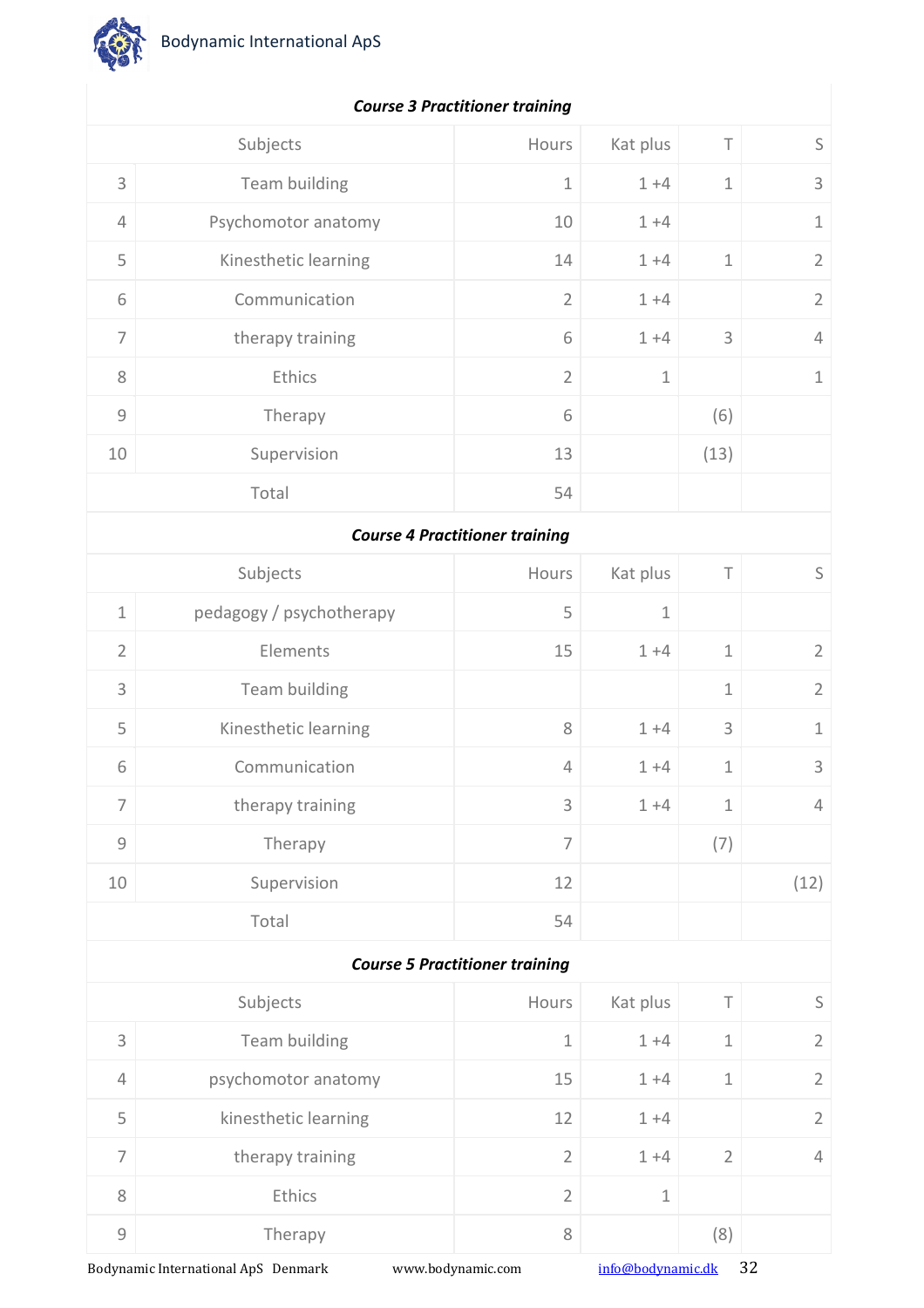![](_page_32_Picture_0.jpeg)

**OF** 

| 10                                                        | Supervision                       | 14                                    |             |             | (14)           |  |  |  |
|-----------------------------------------------------------|-----------------------------------|---------------------------------------|-------------|-------------|----------------|--|--|--|
|                                                           | Total                             | 54                                    |             |             |                |  |  |  |
| <b>Course 6 Practitioner training</b>                     |                                   |                                       |             |             |                |  |  |  |
|                                                           | Subjects                          | Hours                                 | Kat plus    | $\top$      | S              |  |  |  |
| $1\,$                                                     | evidence-based                    | $\,8\,$                               | $\mathbf 1$ |             |                |  |  |  |
| 3                                                         | team building/ group process      | 12                                    | $1 + 4$     | $\,8\,$     | 6              |  |  |  |
| $\overline{7}$                                            | therapy training, contract        | 10                                    | $1 + 4$     | $\mathsf 3$ | 5              |  |  |  |
| 8                                                         | ethics, report writing            | $\overline{2}$                        | $\mathbf 1$ |             |                |  |  |  |
| $\mathcal{G}% _{M_{1},M_{2}}^{\alpha,\beta}(\varepsilon)$ | Therapy                           | 11                                    |             | (11)        |                |  |  |  |
| 10                                                        | Supervision                       | 11                                    |             |             | (11)           |  |  |  |
|                                                           | Total                             | 54                                    |             |             |                |  |  |  |
| <b>Course 7 Practitioner training</b>                     |                                   |                                       |             |             |                |  |  |  |
|                                                           | Subjects                          | Hours                                 | Kat plus    | $\top$      | S              |  |  |  |
| $\mathbf 1$                                               | therapist theories healthy / sick | 3                                     | $\mathbf 1$ |             |                |  |  |  |
| 3                                                         | team building,                    | $\overline{2}$                        | $1 + 4$     | $1\,$       | $\overline{2}$ |  |  |  |
| $\overline{4}$                                            | psychomotor anatomy               | 15                                    | $1 + 4$     |             |                |  |  |  |
| 5                                                         | kinesthetic learning              | 18                                    | $1 + 4$     | $1\,$       | 3              |  |  |  |
| 6                                                         | Communication                     | $\overline{2}$                        | $1 + 4$     |             |                |  |  |  |
| $\overline{7}$                                            | therapy training                  | 4                                     | $1 + 4$     |             | $\overline{4}$ |  |  |  |
| $\mathcal G$                                              | Therapy                           | $\overline{2}$                        |             | (2)         |                |  |  |  |
| $10\,$                                                    | Supervision                       | $\mathcal G$                          |             |             | (9)            |  |  |  |
|                                                           | Total                             | 54                                    |             |             |                |  |  |  |
|                                                           |                                   | <b>Course 8 Practitioner training</b> |             |             |                |  |  |  |
|                                                           | Subjects                          | Hours                                 | Kat plus    | $\top$      | $\mathsf S$    |  |  |  |
| 3                                                         | team building                     | $\overline{2}$                        | $1 + 4$     | $\mathbf 1$ | $\overline{2}$ |  |  |  |
| $\overline{4}$                                            | psychomotor anatomy               | 17                                    | $1 + 4$     |             |                |  |  |  |
| 5                                                         | kinesthetic learning              | 18                                    | $1 + 4$     | $\mathbf 1$ | 3              |  |  |  |
| 6                                                         | communication                     | $\overline{2}$                        | $1 + 4$     |             |                |  |  |  |
| $\overline{7}$                                            | therapy training                  | 4                                     | $1 + 4$     |             | $\overline{4}$ |  |  |  |
| $\mathcal{G}% _{M_{1},M_{2}}^{\alpha,\beta}(\varepsilon)$ | Therapy                           | $\overline{2}$                        |             | (2)         |                |  |  |  |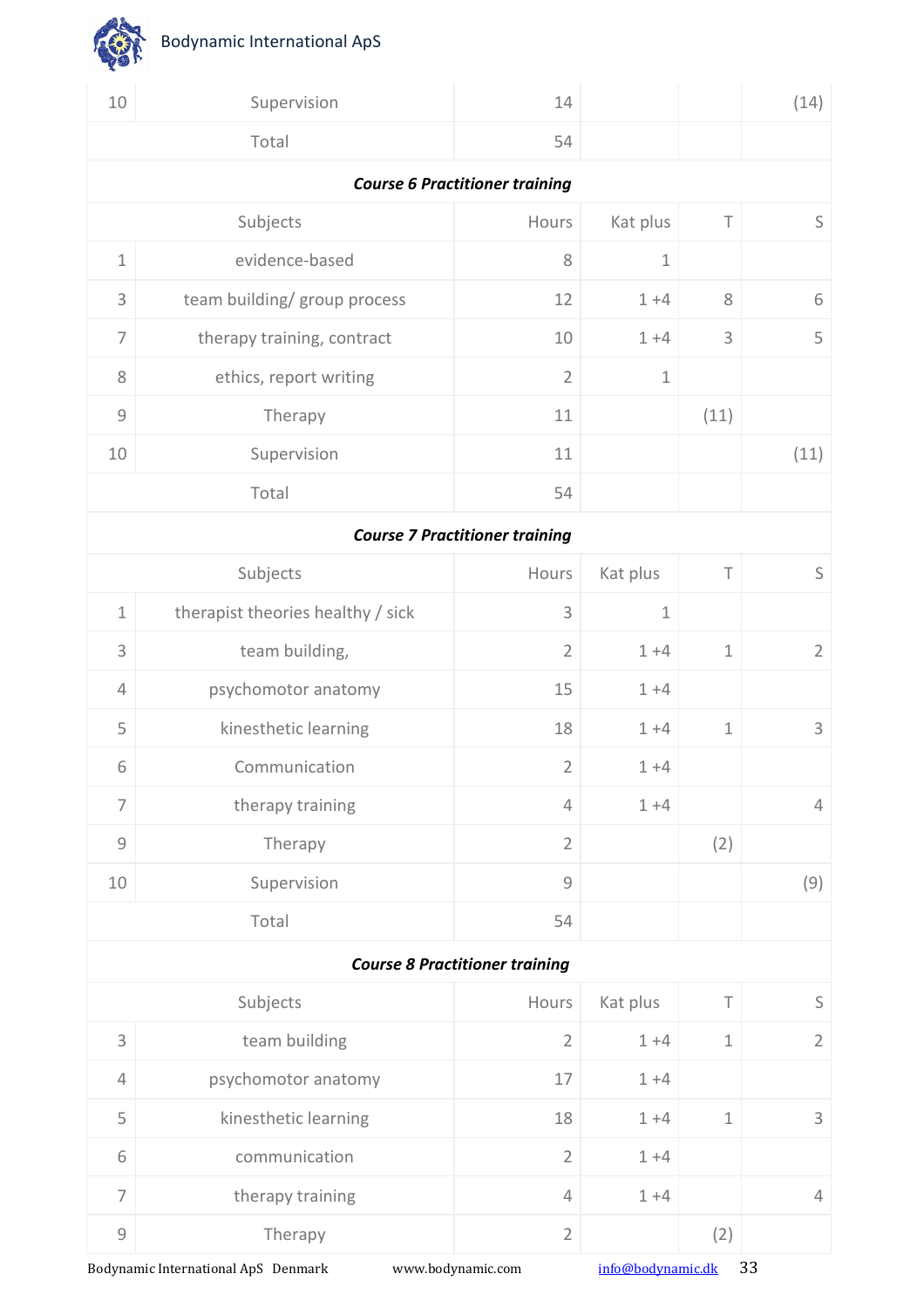念

| 10                                     |                                       | Supervision                         | $\mathcal{G}$                                             |             |                | (9)            |  |  |  |
|----------------------------------------|---------------------------------------|-------------------------------------|-----------------------------------------------------------|-------------|----------------|----------------|--|--|--|
|                                        |                                       | Total                               | 54                                                        |             |                |                |  |  |  |
|                                        | <b>Course 9 Practitioner training</b> |                                     |                                                           |             |                |                |  |  |  |
|                                        |                                       | Subjects                            | Hours                                                     | Kat plus    | $\top$         | $\mathsf S$    |  |  |  |
| 3                                      |                                       | team building                       | $\overline{2}$                                            | $1 + 4$     | $\mathbf 1$    | $\overline{2}$ |  |  |  |
| $\overline{4}$                         |                                       | Psychomotoric anatomy               | 17                                                        | $1 + 4$     |                |                |  |  |  |
| 5                                      |                                       | kinesthetic learning                | 18                                                        | $1 + 4$     | $\mathbf 1$    | 3              |  |  |  |
| 6                                      |                                       | communication                       | $\overline{2}$                                            | $1 + 4$     |                |                |  |  |  |
| $\overline{7}$                         |                                       | therapy training                    | $\overline{4}$                                            | $1 + 4$     | $\overline{4}$ |                |  |  |  |
| 8                                      |                                       | contract terapirum                  | $\overline{2}$                                            | $\mathbf 1$ |                |                |  |  |  |
| $\mathcal G$                           |                                       | Therapy                             | $\overline{2}$                                            |             | (2)            |                |  |  |  |
| 10                                     |                                       | Supervision                         | $\mathcal{G}% _{M_{1},M_{2}}^{\alpha,\beta}(\varepsilon)$ |             |                | (9)            |  |  |  |
|                                        |                                       | Total                               | 54                                                        |             |                |                |  |  |  |
| <b>Course 10 Practitioner training</b> |                                       |                                     |                                                           |             |                |                |  |  |  |
|                                        |                                       | Subjects                            | Hours                                                     | Kat plus    | $\top$         | $\mathsf S$    |  |  |  |
| $\mathbf 1$                            |                                       | Sensuality, sexuality               | 6                                                         | $\mathbf 1$ | $\mathbf 1$    | $\mathbf 1$    |  |  |  |
| $\overline{2}$                         |                                       | Elements                            | 10                                                        | $1 + 4$     |                |                |  |  |  |
| 3                                      |                                       | team building                       | $\mathbf 1$                                               | $1 + 4$     | $\mathbf 1$    | $\overline{2}$ |  |  |  |
| 4                                      |                                       | Psychomotor                         | 6                                                         | $1 + 4$     |                |                |  |  |  |
| 5                                      |                                       | kinesthetic learning                | 6                                                         | $1 + 4$     |                | $\overline{2}$ |  |  |  |
| $\overline{7}$                         |                                       | therapy training                    | 14                                                        | $1 + 4$     | $\overline{2}$ | $\overline{2}$ |  |  |  |
| $\overline{9}$                         |                                       | Therapy                             | $\overline{4}$                                            |             | (4)            |                |  |  |  |
| 10                                     |                                       | Supervision                         | $\overline{7}$                                            |             |                | (7)            |  |  |  |
|                                        |                                       | Total                               | 54                                                        |             |                |                |  |  |  |
|                                        |                                       |                                     | <b>Course 11 Practitioner training</b>                    |             |                |                |  |  |  |
|                                        |                                       | Subjects                            | Hours                                                     | Kat plus    | $\top$         | $\mathsf S$    |  |  |  |
|                                        | $\overline{2}$                        | elements crises                     | $\mathcal{G}% _{M_{1},M_{2}}^{\alpha,\beta}(\varepsilon)$ | $1 + 4$     | $\overline{2}$ |                |  |  |  |
|                                        | 3                                     | team building                       | $\mathbf 1$                                               | $1 + 4$     | $1\,$          | $\overline{2}$ |  |  |  |
|                                        | $\sqrt{4}$                            | body reading<br>psychomotor anatomy | 6                                                         | $1 + 4$     |                | $\overline{2}$ |  |  |  |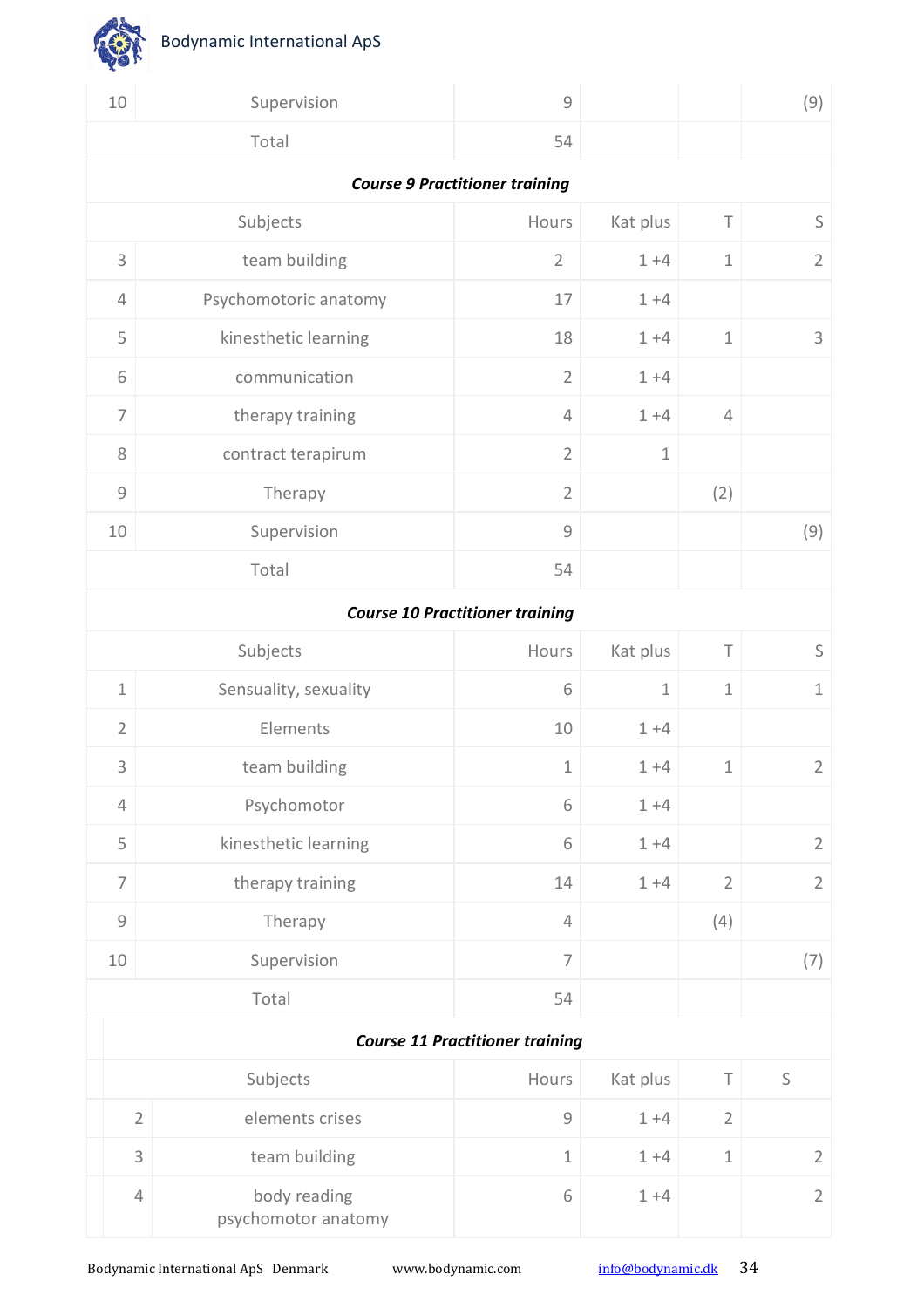| $\sqrt{4}$     | Psychomotor exam                   | 16                                     | $1 + 4$     |                |             |
|----------------|------------------------------------|----------------------------------------|-------------|----------------|-------------|
| 6              | Communication                      | $\overline{4}$                         | $1 + 4$     |                |             |
| $\overline{ }$ | therapy training                   | 3                                      | $1 + 4$     | $\overline{2}$ | 6           |
| $\mathcal G$   | Therapy                            | 5                                      |             | (5)            |             |
| 10             | Supervision                        | 10                                     |             |                | (10)        |
|                | Total                              | 54                                     |             |                |             |
|                |                                    | <b>Course 12 Practitioner training</b> |             |                |             |
|                | Subjects                           | Hours                                  | Kat plus    | Τ              | $\mathsf S$ |
| $1\,$          | Puberty + Psycho Pathology         | 18                                     | $1\,$       |                |             |
| 3              | teambuilding, negotiation exercise | 12                                     | $1 + 4$     | 12             | 12          |
| $\mathcal G$   | Therapy                            | 12                                     |             | (12)           |             |
| 10             | Supervision                        | 12                                     |             |                | (12)        |
|                | Total                              | 54                                     |             |                |             |
|                |                                    | <b>Course 13 Practitioner training</b> |             |                |             |
|                | Subjects                           | Hours                                  | Kat plus    | Τ              | $\mathsf S$ |
| $1\,$          | <b>Bodymap Analysis</b>            | $8\,$                                  | $\mathbf 1$ |                |             |
| 3              | Teambuilding                       | $\mathcal{G}$                          | $1 + 4$     | $\,8\,$        | 6           |
| 7              | Therapy training                   | $\,8\,$                                | $1 + 4$     | 5              | 8           |
| 8              | Contract, therapy room             | $\overline{2}$                         | $\mathbf 1$ |                |             |
| $\mathcal G$   | therapy                            | 13                                     |             | (13)           |             |
| 10             | supervision                        | 14                                     |             |                | (14)        |
|                | Total                              | 5                                      |             |                |             |
|                |                                    | $\overline{4}$                         |             |                |             |
|                |                                    |                                        |             |                |             |
|                |                                    | <b>Course 14 Practitioner training</b> |             |                |             |
|                | Subjects                           | Hours                                  | Kat plus    | $\top$         | $\mathsf S$ |
| $1\,$          | <b>Bodymap Analysis</b>            | $8\,$                                  | $1\,$       |                |             |
| 3              | Teambuilding                       | $\mathcal{G}$                          | $1 + 4$     | 8              | 6           |
| $\overline{7}$ | Therapy process, exam              | 12                                     | $1 + 4$     | $\overline{4}$ | 6           |

Bodynamic International ApS Denmark www.bodynamic.com [info@bodynamic.dk](mailto:info@bodynamic.dk) 35

8 evaluation, exam analysis 1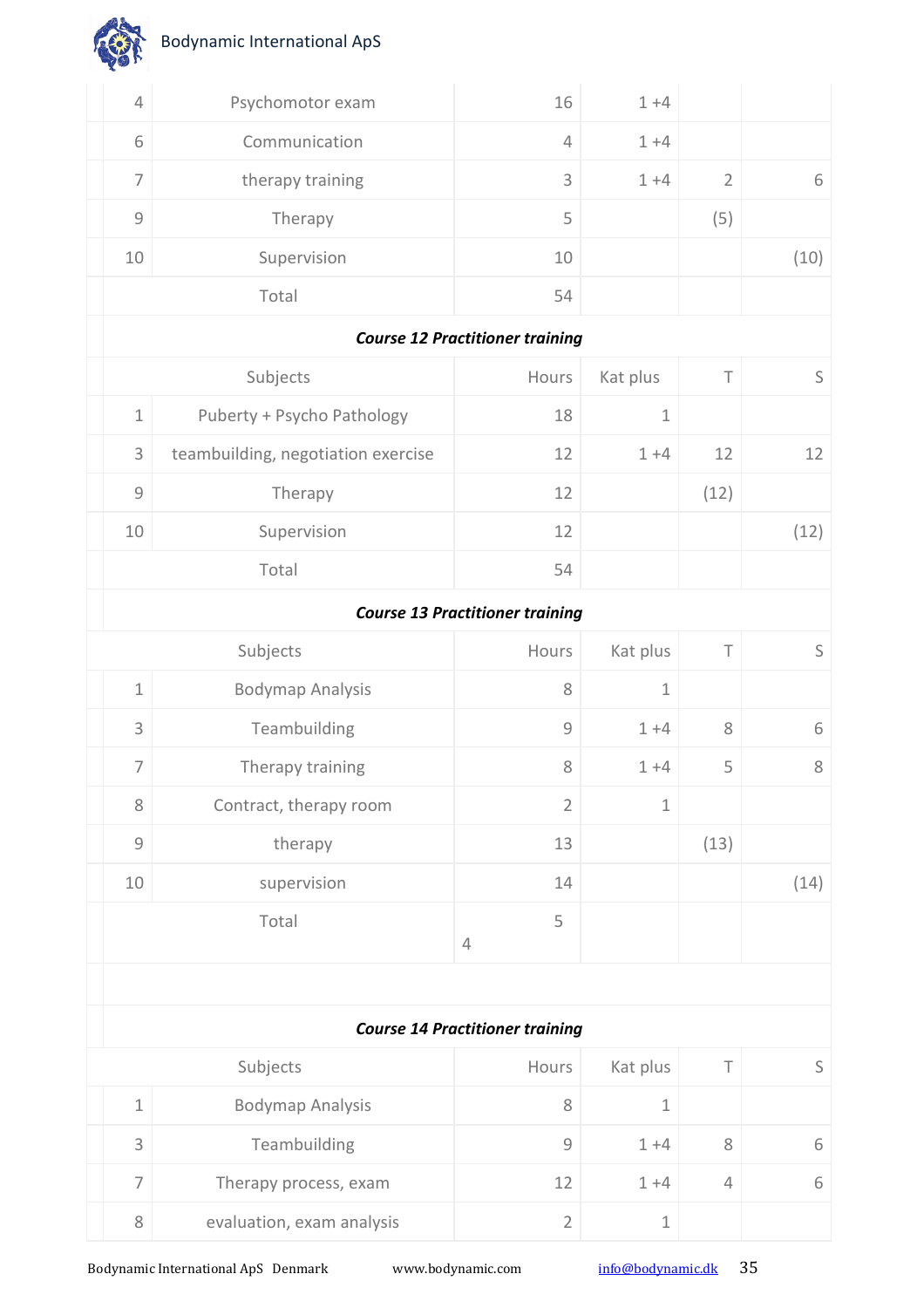| $\mathcal{G}$                                             | therapy                                       | 11                                     |          | (11)           |      |
|-----------------------------------------------------------|-----------------------------------------------|----------------------------------------|----------|----------------|------|
| 10                                                        | supervision                                   | 12                                     |          |                | (12) |
|                                                           | Total                                         | 5<br>$\overline{4}$                    |          |                |      |
|                                                           |                                               | <b>Course 15 Practitioner training</b> |          |                |      |
|                                                           | Subjects                                      | Hours                                  | Kat plus | $\top$         | S    |
| $\overline{2}$                                            | Formation of personality                      | $\overline{7}$                         | $1 + 4$  |                |      |
| 3                                                         | Teambuilding, rituals, group process          | 12                                     | $1 + 4$  | $\overline{7}$ | 9    |
| 6                                                         | Communication                                 | 13                                     | $1 + 4$  |                |      |
| $\mathcal{G}% _{M_{1},M_{2}}^{\alpha,\beta}(\varepsilon)$ | Therapy                                       | $\mathcal G$                           |          | (9)            |      |
| 10                                                        | Supervision                                   | 13                                     |          |                | (13) |
|                                                           | Total                                         | 54                                     |          |                |      |
|                                                           | Total Course 1 to 12/15 Practitioner training |                                        |          |                |      |
|                                                           | Subjects                                      | Hours                                  | Kat plus | $\top$         | S    |
| $\mathbf 1$                                               | Theories                                      | 80                                     |          |                |      |
| $\overline{2}$                                            | development /personality formation            | 68                                     |          |                |      |
|                                                           |                                               |                                        |          |                |      |

| $\overline{2}$  | development /personality formation | 68  |                     |     |  |  |  |
|-----------------|------------------------------------|-----|---------------------|-----|--|--|--|
| 3               | team building                      | 75  |                     |     |  |  |  |
| $\overline{4}$  | psychomotor anatomy                | 112 |                     |     |  |  |  |
| 5               | kinesthetic learning               | 94  |                     |     |  |  |  |
| 6               | communication                      | 16  |                     |     |  |  |  |
| $\overline{7}$  | therapy process                    | 78  |                     |     |  |  |  |
| 8               | ethics                             | 12  |                     |     |  |  |  |
| $\mathcal{G}$   | therapy                            |     | 130                 |     |  |  |  |
| $10\,$          | supervision                        |     |                     | 149 |  |  |  |
| theory / method |                                    | 535 | 130                 | 149 |  |  |  |
|                 |                                    |     |                     |     |  |  |  |
| Category 1      |                                    | 94  |                     |     |  |  |  |
|                 | Category 1 +4                      | 441 |                     |     |  |  |  |
| Category 2      |                                    | 130 |                     |     |  |  |  |
|                 | Category 3                         | 149 |                     |     |  |  |  |
|                 | Total                              | 814 | hours incl. T and S |     |  |  |  |
|                 |                                    |     |                     |     |  |  |  |